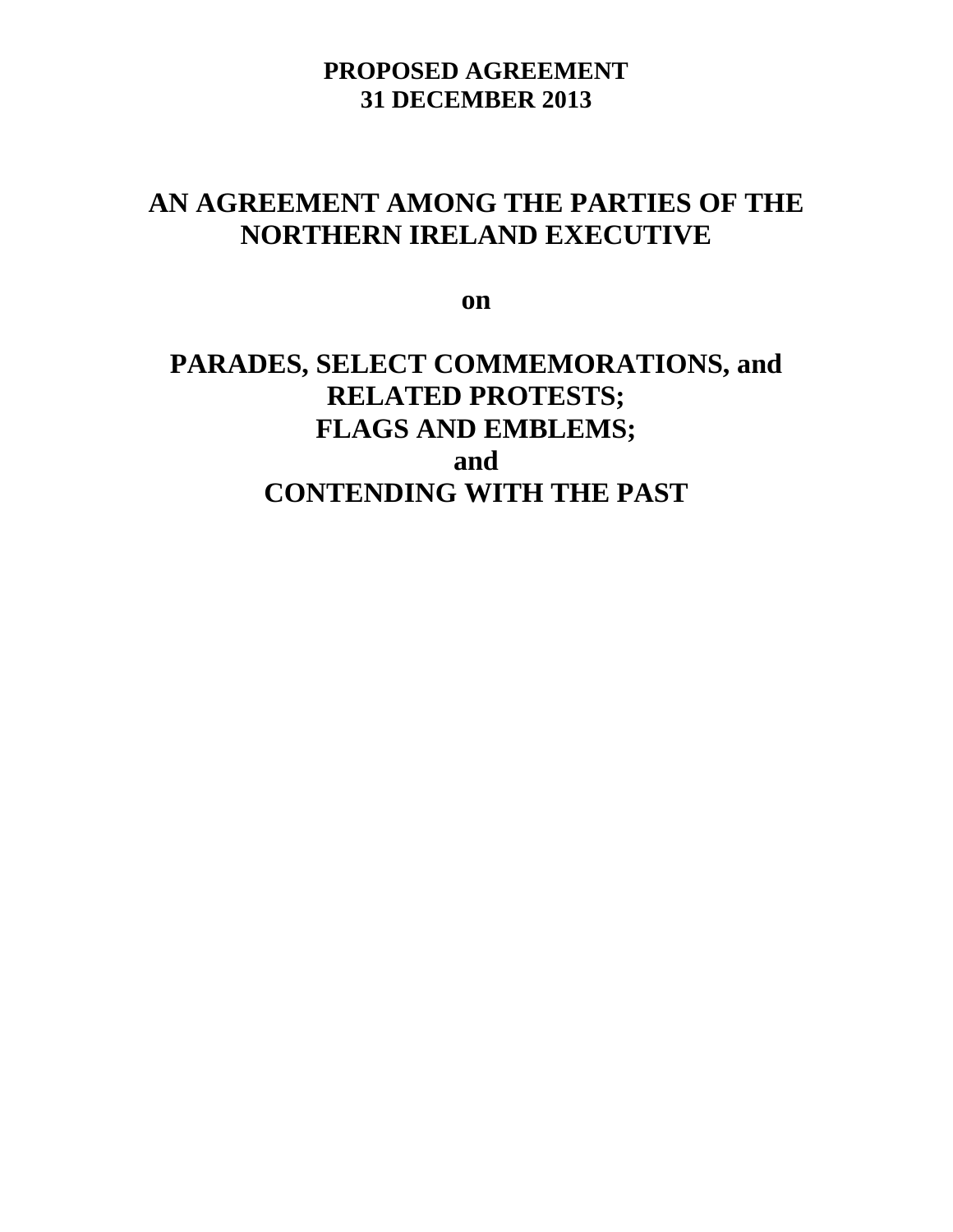### **Introduction**

We in Northern Ireland have come a long way. From the depths of violence, we have built an impressive, albeit incomplete, peace. More than fifteen years have now passed since the Belfast/Good Friday Agreement. In those years Northern Ireland has reached several milestones, including the decommissioning of arms, the St. Andrews Agreement of 2006, and the Hillsborough Castle Agreement of 2010, which paved the way for policing and justice powers to be devolved. Political structures are in place and structures of cooperation are established. Power-sharing has encouraged and enabled individuals once at odds to work together as partners in governance.

Despite these positive steps, we have further distance to travel. Many continue to await the end of sectarianism and the peace dividend that should be all citizens' due. The division of our society runs through our schools and our neighbourhoods. Efforts envisaged as part of the outworkings of the peace process remain unfinished and 'parity of esteem' remains a work in progress. Despite the admirable efforts of individuals and organisations across the public and non-governmental sectors, many in our society struggle with needs stemming from decades of conflict. These trends jeopardise both the progress we have made to date and our ability to extend it into the future.

The past year has been particularly challenging. We have witnessed friction and civil disorder. We have also seen continued acts of violence committed by those who wish to thwart Northern Ireland's progress toward a shared and peaceful future.

Last spring saw the publication of the 'Together: Building a United Community' strategy by the Office of the First Minister and deputy First Minister (OFMDFM). This was the latest in a series of efforts, including 'A Shared Future,' published under direct rule in 2005, and a public consultation on the Programme for Cohesion, Sharing, and Integration of 2010. This Agreement Among the Parties of the Northern Ireland Executive stems from the work of a panel established pursuant to 'Together: Building a United Community.' As this document stated:

We recognise that there remain difficult and contentious issues in our society. In order to take forward work on these issues, we will establish an All Party Group which will have an independent Chair from outside the political parties. The All Party Group will consider and make recommendations on matters including parades and protests; flags, symbols, emblems and related matters; and the Past. The Group will report to the First Minister and deputy First Minister. The Group will establish mechanisms to hear from the various stakeholders across our community as to how best to address these difficult and contentious issues.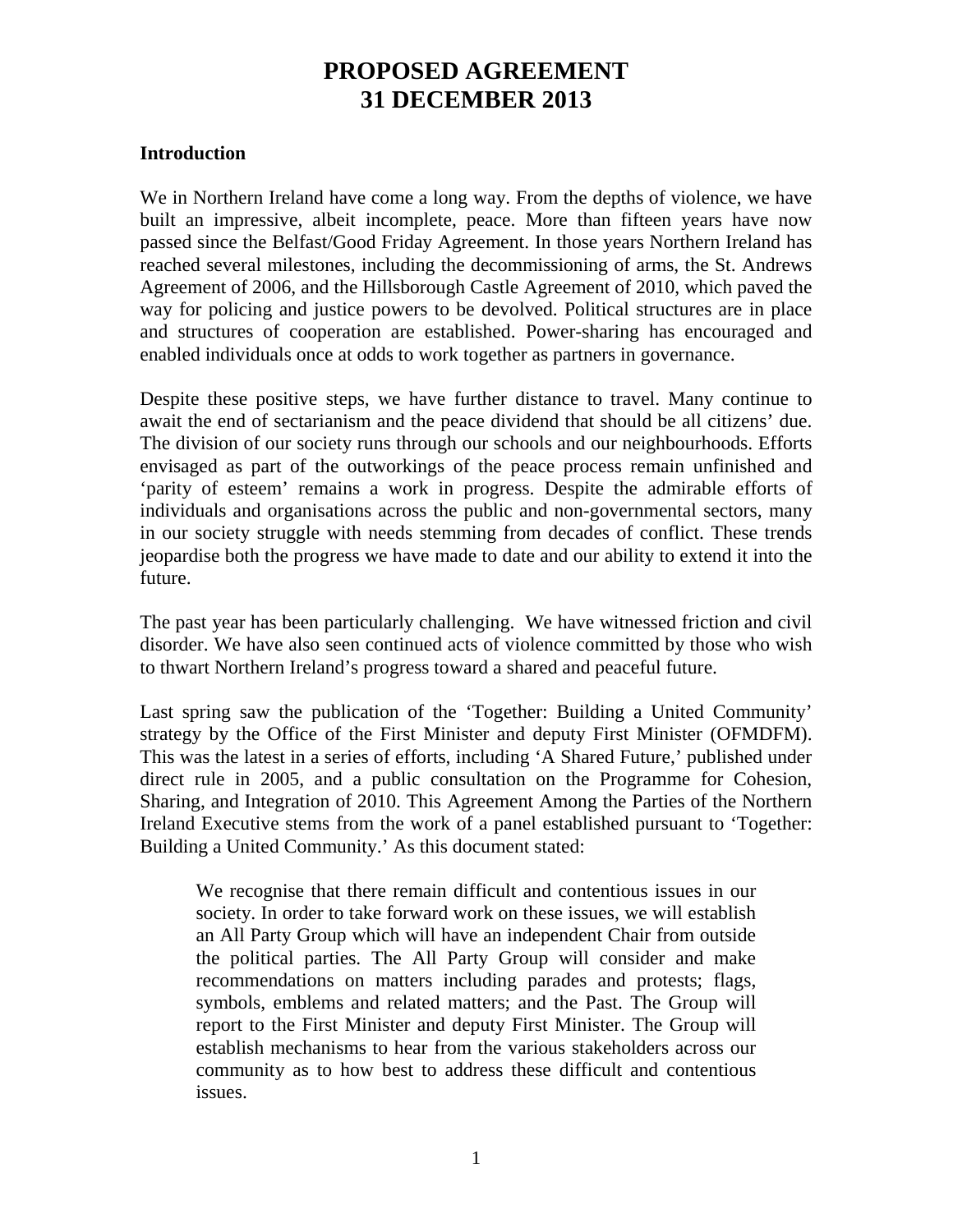In accordance with this, the Panel of Parties in the Northern Ireland Executive was constituted under a chair, Richard Haass, and a vice chair, Meghan O'Sullivan. The panel included two members from each of the five parties in the Executive, with the addition of the two Junior Ministers.

The Chair and Vice Chair prioritised from the start engagement with civic society and the public. They established a website with a public submissions channel that attracted over six hundred submissions. During several visits to Northern Ireland, the Chair and Vice Chair held more than one hundred meetings with a broad range of groups, panel members, and officials from across Northern Ireland. Panel members, too, conducted their own intensive outreach and engagement in connection with their work on the panel.

It was in this context that the members of the Panel of Parties in the Northern Ireland Executive conducted the negotiations leading to this agreement. We carried out this work in support of the vision, expressed in 'Together: Building a United Community,' of a future based on equality before the law, equality of opportunity, good relations, and reconciliation. Our discussions have been designed to bring forward a set of recommendations that will provide long-term, sustainable solutions that are in the best interests of the society and that will make the peace more resilient. This agreement is part of our commitment to contending with the legacy of the past and to creating a modern, compassionate society. We firmly believe that the steps outlined here will help build a more united community where the needs of those who have suffered as a result of violence are addressed; where everyone has the ability to peacefully celebrate his or her culture; where the rule of law is upheld; and where public space is shared, open, and accessible to all.

Although we believe this agreement constitutes a significant step forward, it does not resolve all difficulties around the issues addressed. We could not reach an accord on initiatives to manage the issue of flags and emblems. Moreover, while we agreed a number of steps to contend with the past, other steps proved beyond consensus. This document is a contribution to addressing these difficult issues, not a solution.

Just as the construction of this agreement required consultation with a variety of stakeholders, it will require the work of many to implement. It is not self-enacting, even though it represents a consensus among the five parties. We will do our part and are committed to working with others to give effect to what is agreed here.

We are standing at a crossroads in Northern Ireland. This is a remarkable opportunity to make bold choices to address the issues that hold us back from meeting our society's full potential. Further delay will risk an increase in levels of public disengagement. The passage of time—and the passing of those with information to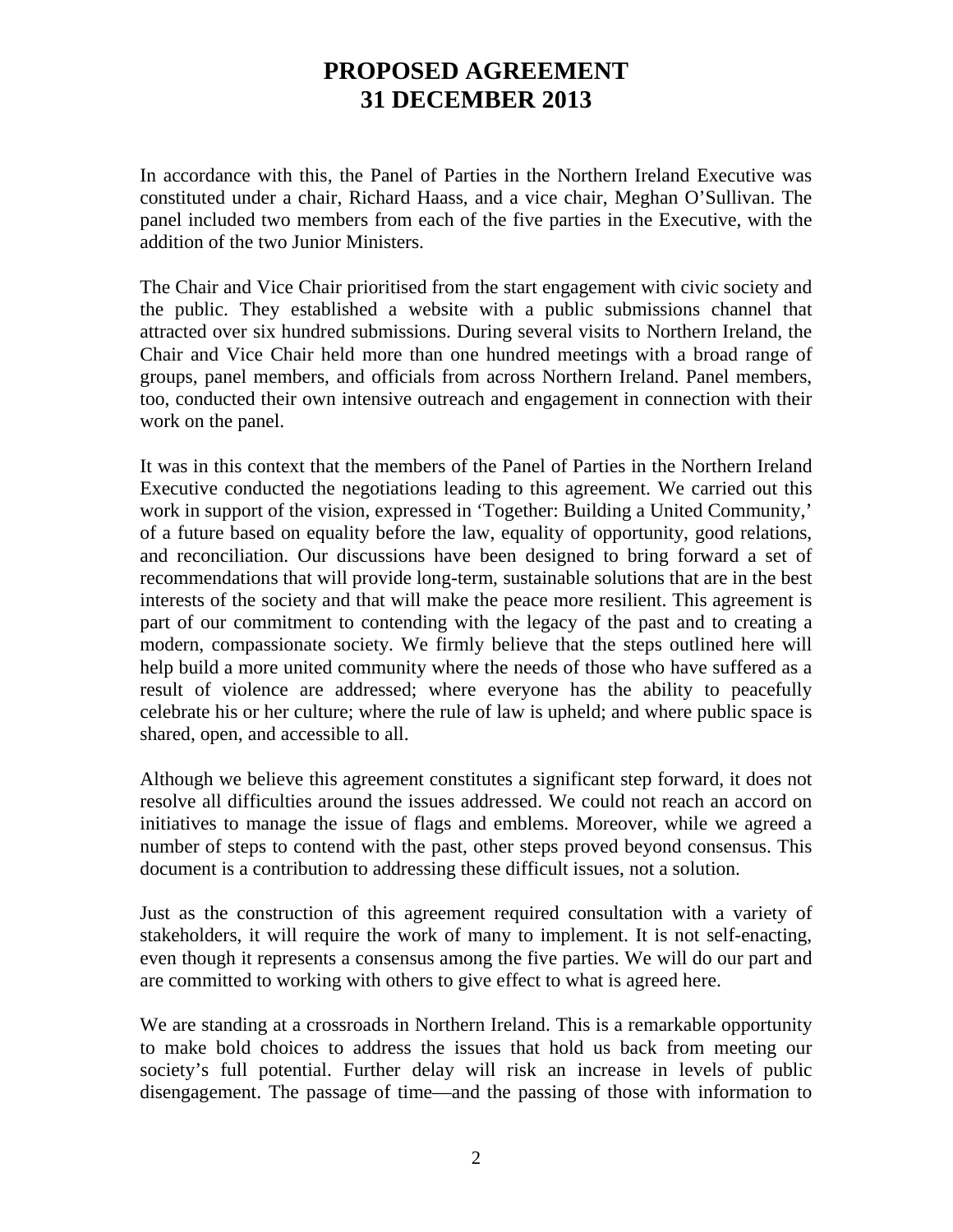share and wounds to salve—will also deprive Northern Ireland of the chance to learn as much as possible about its history while there is still time to do so. This loss would compound the social and emotional costs of our prolonged conflict.

We recognise that many of the initiatives outlined in this agreement will demand a substantial investment of financial and other resources. At a time of continuing economic challenges, some may wonder why attention should be given to these issues, potentially at the expense of others. But we believe the measures we have agreed to here constitute important investments in Northern Ireland's future. Progress on the issues we face would reduce the costs of policing our society and promote tourism, investment, commerce, and other durable economic gains.

We recognise that the issues we are addressing are in many ways reflections as much as causes of our society's challenges. Difficulties surrounding parades and protests, flags and emblems, and the past are symptoms of much deeper divisions. But those problems could well be far less daunting, far lighter a weight, were we able to face them with this agreement as a backdrop. As this work goes forward, rigorous equality of opportunity and equality before the law, mutual respect, and application of the rule of law must be the governing principles for Northern Ireland, not just now but permanently.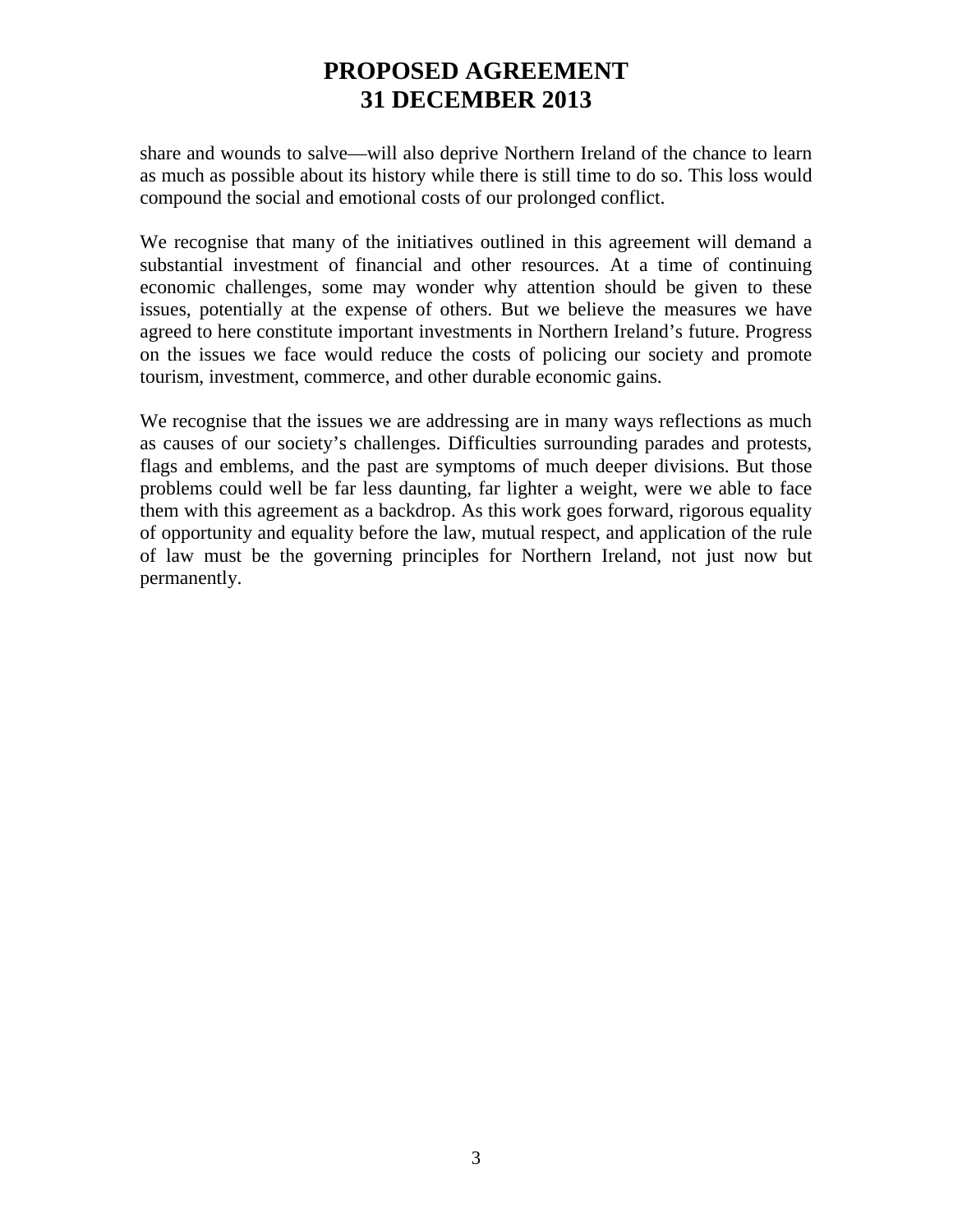#### **Parades, Select Commemorations, and Related Protests**

#### *Introduction*

We agree that parading and marching are an important part of the culture of many of Northern Ireland's citizens. The practice of parading, and many of the organisations that lead and participate in it, dates back centuries. This tradition is protected under the rights to freedom of expression and freedom of assembly and association guaranteed by Articles 10 and 11 of the European Convention on Human Rights (ECHR).

We also recognise that this issue involves not only rights but also responsibilities and relationships. As stated in the Hillsborough Castle Agreement of 2010, 'that at times there are competing rights.' The Belfast/Good Friday Agreement laid out the 'right to freedom from sectarian harassment,' which was reaffirmed in the Hillsborough Castle Agreement as the 'right for everyone to be free from sectarian harassment.' More broadly, 'Parades and Protests in Northern Ireland,' published by the Northern Ireland Human Rights Commission in November 2013, lists a wide variety of 'human rights of individuals engaged in or affected by a parade or protest.' These are guaranteed by various provisions of the ECHR and other international conventions, including, fundamentally, Article 8 of the ECHR. We also note in this context the obligation on public authorities under Section 75 of the Northern Ireland Act 1998 to 'have regard to the desirability of promoting good relations between persons of different religious belief, political opinion or racial group.'

Those conducting parades, protests, and other events need to exercise their rights and uphold their responsibilities in two contexts. The first is the context of other rights and considerations. These include societal interests, such as public order, commerce, the expenditure of public funds, and access to public spaces and facilities.

The second context is Northern Ireland's unique history and characteristics. This requires that the tradition of parading, protesting, and assembling be conducted in a way that contributes to the goal of building a shared and open society. Those who parade, commemorate, and protest have just as strong an interest as those who do not in building a peaceful and prosperous Northern Ireland where reconciliation takes hold and all space is shared. Restraint and generosity in the exercise of the freedom of expression, assembly, and association, as well as fulfilment of the associated responsibilities, can advance this goal.

We also accept that there is a particular responsibility for elected representatives to uphold decisions made by any body that has the lawful authority to make determinations in relation to parades, select commemorations, and related protests. We therefore commit to acquiescing to and upholding any such determinations,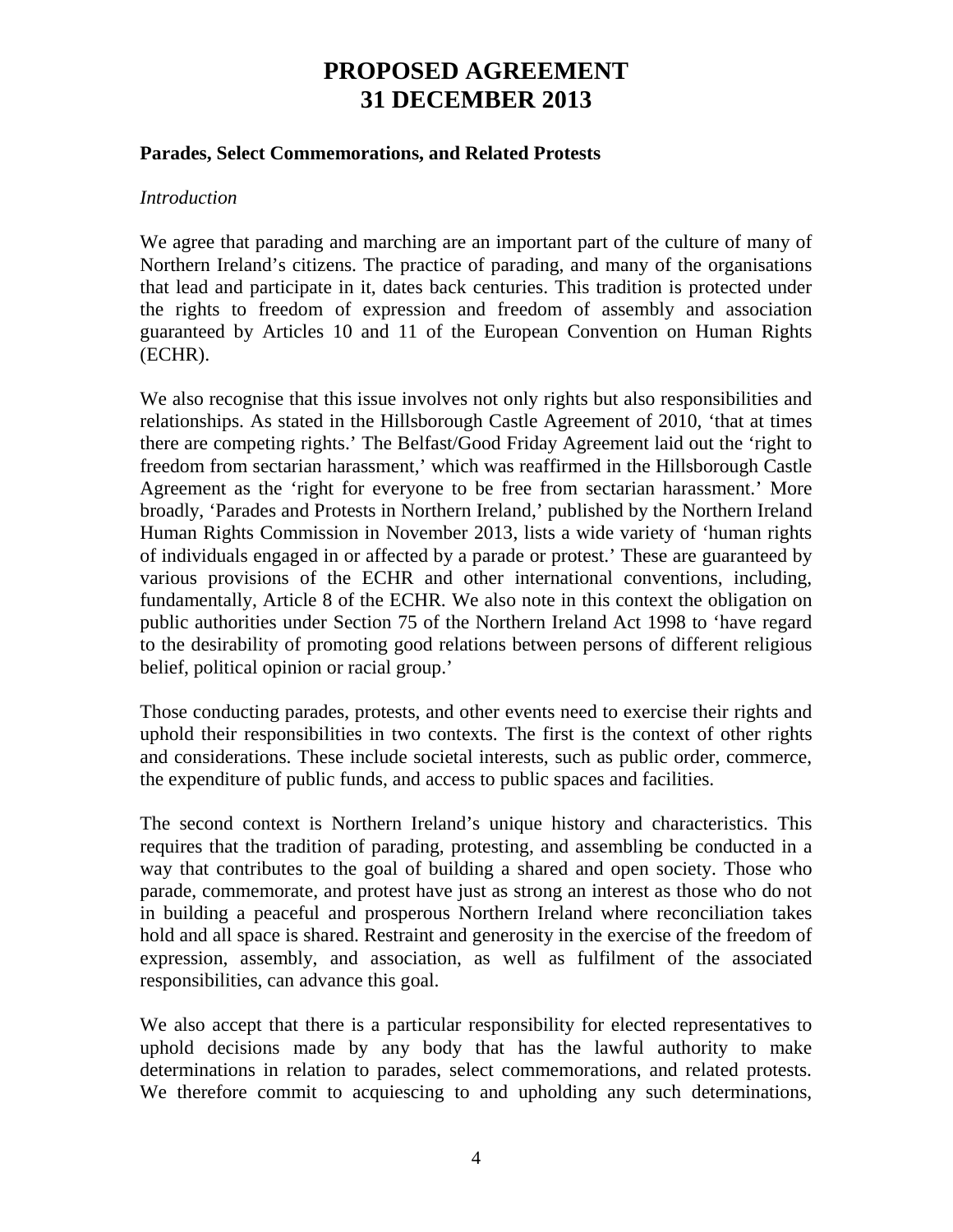regardless of whether they reflect our own personal preferences or the wishes of the communities we represent, and to supporting the police and the criminal justice system in enforcing such determinations. We agree that this includes the responsibility to call on others to act in the same way. We recognise that the only legitimate means to challenge such determinations are those set out below.

In order to build public confidence regarding our individual and collective commitment to this agreement, and recognising that it will take time for the new structures set out below to be established in legislation, the commitments we expressed above will also apply to the existing and any other interim arrangements for the regulation of parades, select commemorations, and protests. Parades, commemorations, and protests must be conducted in full adherence to the rule of law.

It is our expectation that the vast majority of parades and commemorations will continue to occur without contention or violence. We recognise, as the Northern Ireland Human Rights Commission has explained, that 'where the state proposes to interfere with a parade or protest it must identify a lawful basis for the interference.' We adopt this agreement with the aim of prioritising local solutions and facilitating the peaceful exercise of the freedoms of expression, assembly, and association, as considered in the context of other rights and societal needs. Equally, we aim to ensure that the few remaining contentious events that take place are resolved fairly, transparently, and in a manner that respects the rights of all.

### *New arrangements*

Recent years have seen the vesting of greater responsibility for governance in Northern Ireland's devolved institutions. Given the salience of parades, protests, and other events for many in Northern Ireland's unique culture, the management of this area of life should move into the devolved sphere. Accordingly, we agree to establish via legislation in the Northern Ireland Assembly a new set of arrangements for this purpose. In preparation for this step, we agree to request that the Secretary of State for Northern Ireland take the necessary actions to devolve authorities and responsibilities for parades, protests, and events to the new institutions called for in this agreement.

### *The Office for Parades, Select Commemorations, and Related Protests*

A new institution to be established via legislation in the Northern Ireland Assembly is the Office for Parades, Select Commemorations, and Related Protests ('the Office'). The Office shall serve a strictly administrative function intended to efficiently facilitate the vast majority of parades and other events that are non-contentious and to promote the resolution of any related disputes through community dialogue or mediation.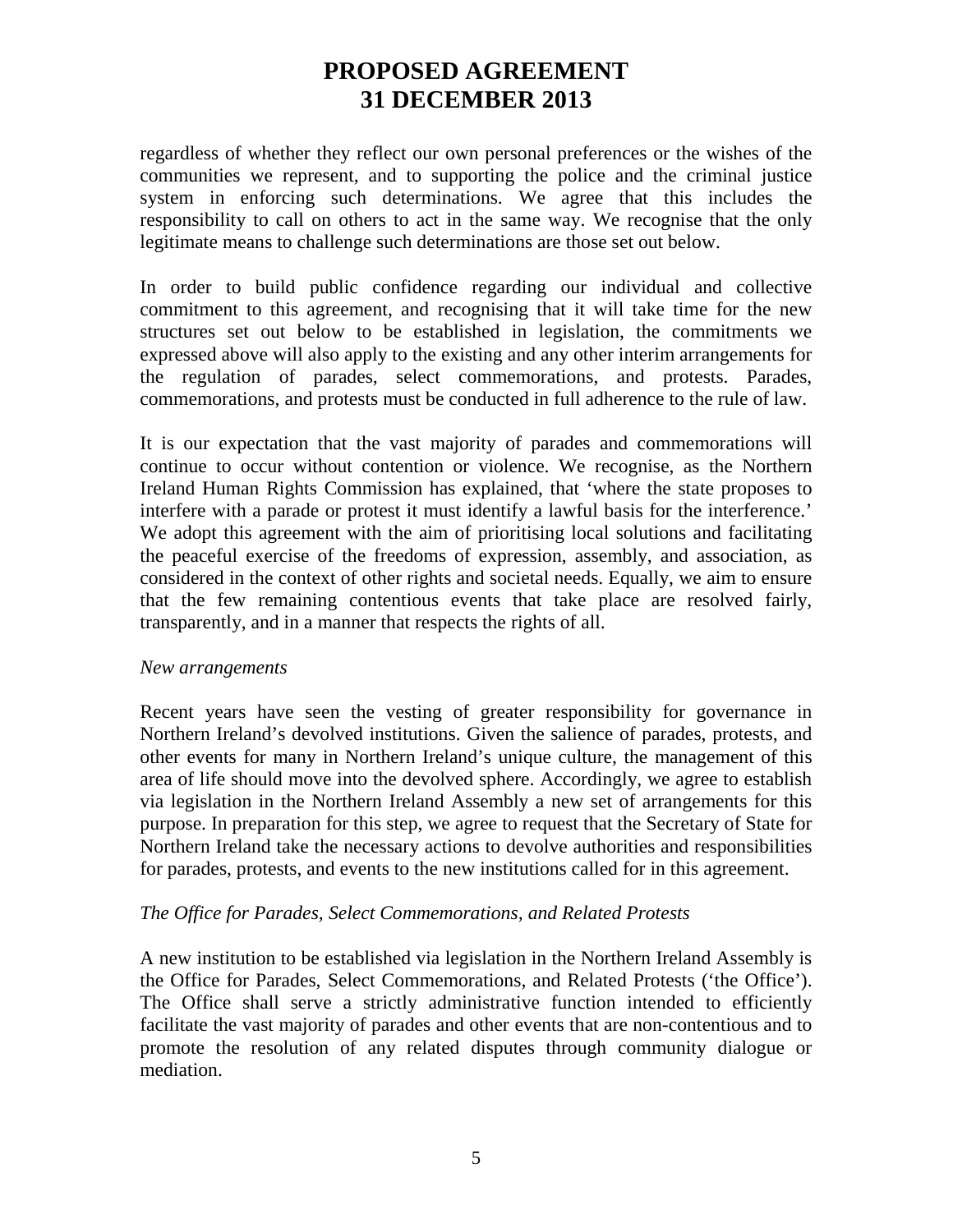The Office shall be constituted as a non-departmental public body sponsored by the Office of the First Minister and deputy First Minister. Its director shall be appointed by the First Minister and deputy First Minister, acting jointly, in a public appointments process consistent with the Code of Practice of the Commissioner for Public Appointments in Northern Ireland.

The Office shall be an administrative, non-partisan, and non-judicial body with authority for accepting event notifications, facilitating community dialogue, and referring parties to outside mediators, as described below. It shall have no authority to make adjudications.

### *Notification of events*

Any individual or organisation wishing to organise a parade or select commemoration, as explained below, shall be required to notify the Office no less than twenty-five working days before the planned event, with the exceptions noted below. Working days means all days except Saturdays, Sundays, and public or bank holidays. (All timeframes mentioned are notional, to be further delineated in legislation, and are not to exceed a total of thirty working days.)

Select commemorations are events:

- That are intended to commemorate or mark in any way any event of public significance that has occurred in Northern Ireland, or that occurred in another jurisdiction but holds a clear connection with events in Northern Ireland;
- That hold the potential to disrupt normal public services, including vehicle traffic, public safety services, or public access to any location; and
- In which the participants are moving or stationary.

Notification provisions for event-related protests are given separately below. They shall be treated by these new arrangements in the same fashion as parades, select commemorations, and related protests but subject to a necessarily shorter timeframe.

We agree that the legislation giving effect to these arrangements shall list events exempted from these notification requirements, including but not limited to funerals.

To best uphold the fundamental rights to freedom of expression, assembly, and association, the notification process shall be as convenient as possible, providing organisers the opportunity to submit notifications online, by registered mail, or in person directly to the Office. Notifications shall provide the information required by the Office in the procedures it establishes, including, at a minimum, the event's sponsoring organisation and desired timing and location, estimated size, and purpose. Notifications shall also include the full name and contact information, including a telephone number, of an individual or individuals (up to three) notifying the event,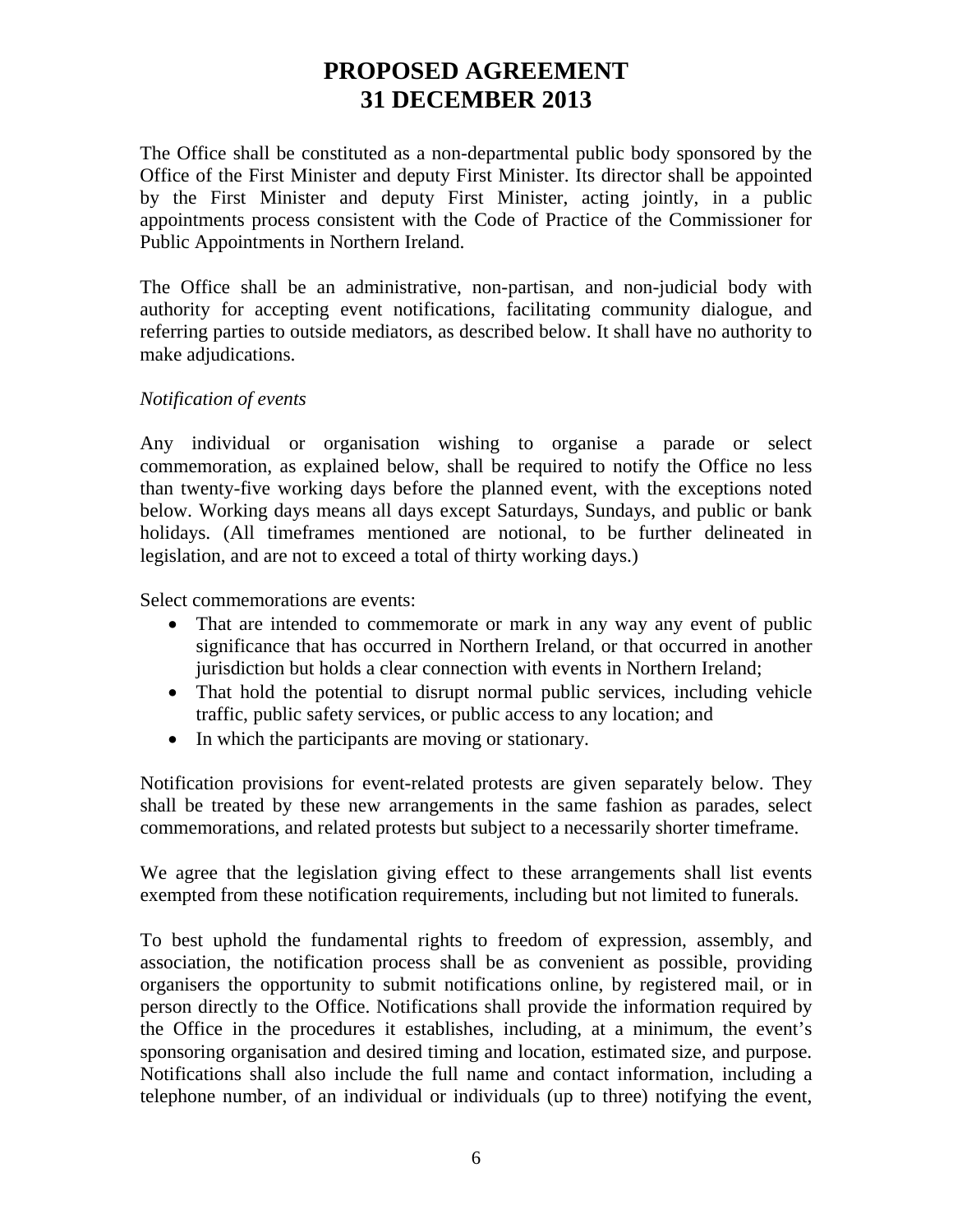who shall be considered the organiser or organisers. Notification forms shall also provide a space for organisers to indicate any dialogue previously completed or underway with members of the community affected by the event. We wholeheartedly encourage such dialogue and emphasise that it should be undertaken on a routine and ongoing basis. Organisers shall be required to notify on the form all other groups, including bands, participating in the event. This shall require basic information, including the name and contact details of the bandmaster or other leader. This person shall take reasonable steps to ensure that the conduct of the group or band is consistent with the code of conduct and the notification, agreement, or determination concerning the event.

The Office shall accept all notifications that include all the information required by legislation or by the Office itself and that are made within the defined time period, and shall confirm its acceptance by the fastest available means to organisers. It shall return to organisers all notifications that provide insufficient information by the fastest available means in order to allow them a prompt opportunity to complete their notification. The Office shall forward to the Police Service of Northern Ireland (PSNI) the intended timing, location, size, purpose, and contact person for all notified events. The PSNI shall be able to provide comments. Elected representatives from the area will also be informed of the event.

Under unusual circumstances, principally in respect of events related to unforeseeable developments and not specified as exempt, the Office shall accept notifications less than twenty-five working days before the planned event. Such notifications shall include an explanation of the exceptional circumstances that the organiser believes justify the late notification. The Office, upon verifying the completeness of the notification, shall forward it no later than one working day after receipt to the Authority for Public Events Adjudication ('the Authority'), an adjudication body for parades, select commemorations, and related protests described in detail below. The Authority shall consider such notifications in the manner described below. Moreover, organisers shall be permitted to file amendments to previous notifications before the notified event takes place, for example to add or remove participating groups. The Office shall forward such amendments no later than one working day after receipt to the Authority, which shall consider them in the manner described below.

It shall be clarified in the legislation giving effect to these arrangements that it is the obligation of participants to ensure they are familiar with the terms of the notification, agreement, or determination concerning the event. The legislation shall also state that the event organiser or organisers (up to three) jointly bear the responsibility for taking reasonable steps:

• To limit participation in the event to the organisations and numbers of individuals listed in the notification;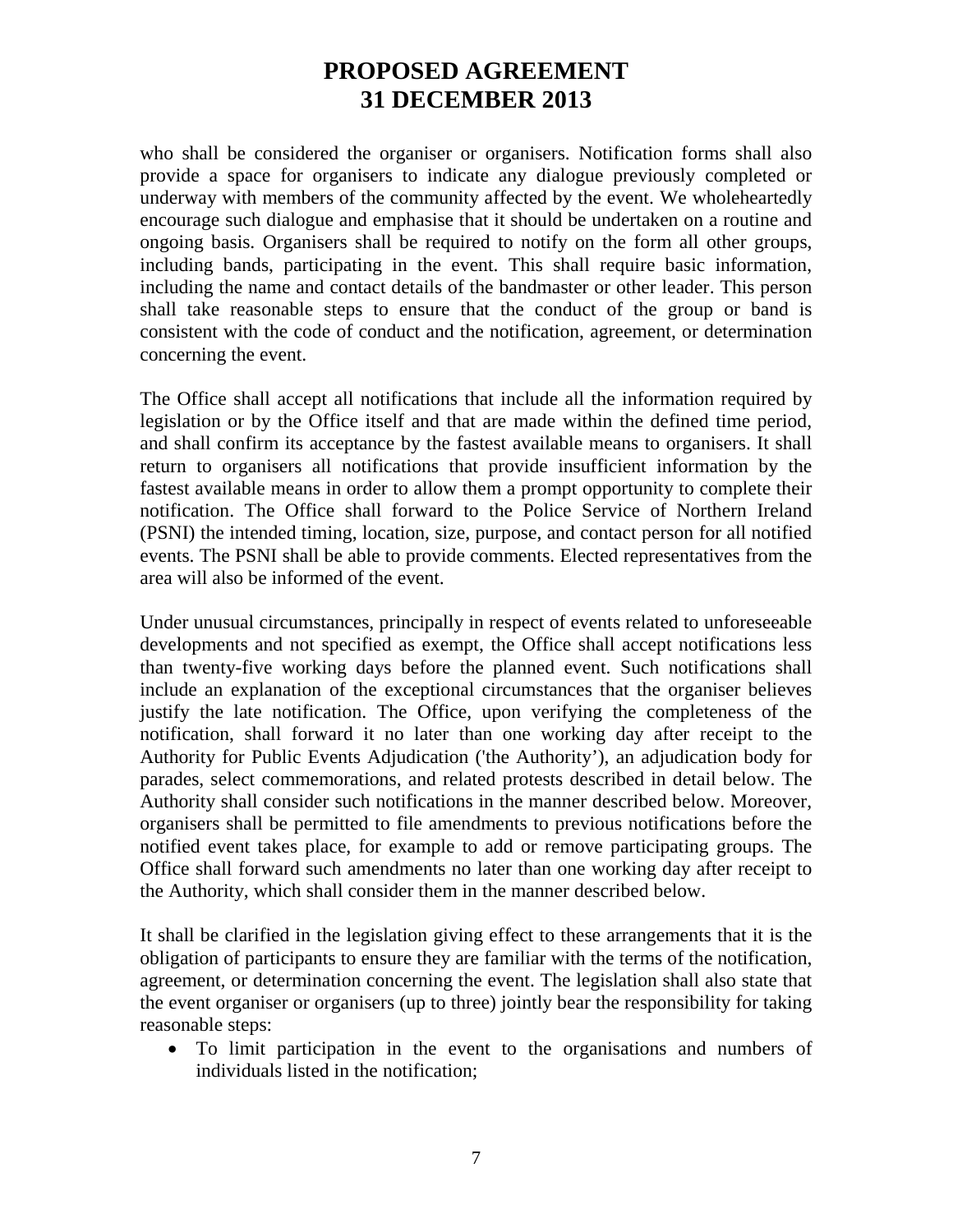- To make all participants aware of the code of conduct (explained below) and of the terms of the notification, agreement, or determination concerning the event; and
- To discourage behaviour by any participant while the event is underway that breaches the law or any applicable provisions.

Any parade, protest, or select commemoration that is not exempt or that lacks an accepted notification shall be illegal and should not normally proceed, and those participating shall be liable to prosecution. The legislation shall specify that the Police Service of Northern Ireland shall have full authority to enforce these provisions.

### *Community dialogue and mediation*

We believe that face-to-face dialogue and the development and maintenance of good relations are essential for the evolution of parading practices that enjoy sufficient consensus in this society. Relationships between those wishing to hold a parade, protest, or select commemoration and those who live, work, trade, or conduct other normal activities in the area traversed by those events are at the heart of this issue and have a direct bearing on the degree to which an event becomes contentious. We call on all parties involved in related disputes to engage in sustained and meaningful dialogue as a matter of priority and with due regard for the rights and responsibilities of all sides. Although there are provisions in these arrangements for dialogue in the days following a notification, we believe that dialogue and the pursuit of good relations should be an ongoing part of everyday life in Northern Ireland. This can produce the salutary outcome of informally resolving any disputes related to parades and other events before they are notified.

We further agree that while the right and ability to object to or protest against an event should be protected, not all objections should be presumed to be equally valid, depending on such factors as the actual harm to be suffered by the objector and the degree to which the objection represents the views of those who stand to be directly affected along the route or at the location notified.

No later than two working days after the receipt of a timely notification, the Office shall publish, via its website, the name (though not the contact information) of the organisation holding the event, as well as the date, time, location, purpose, and other basic information about the notified event. Starting on the day this information is published, there shall be a period of ten working days during which anyone may lodge an objection, via the Office's website, to any element of the notified event. During the first five days of this period, anyone may notify a protest against the planned event, leaving the rest of the period for community dialogue, mediation as needed, and the notification of any protests against protests. On receiving a notification for a protest against any notified event (including another protest), the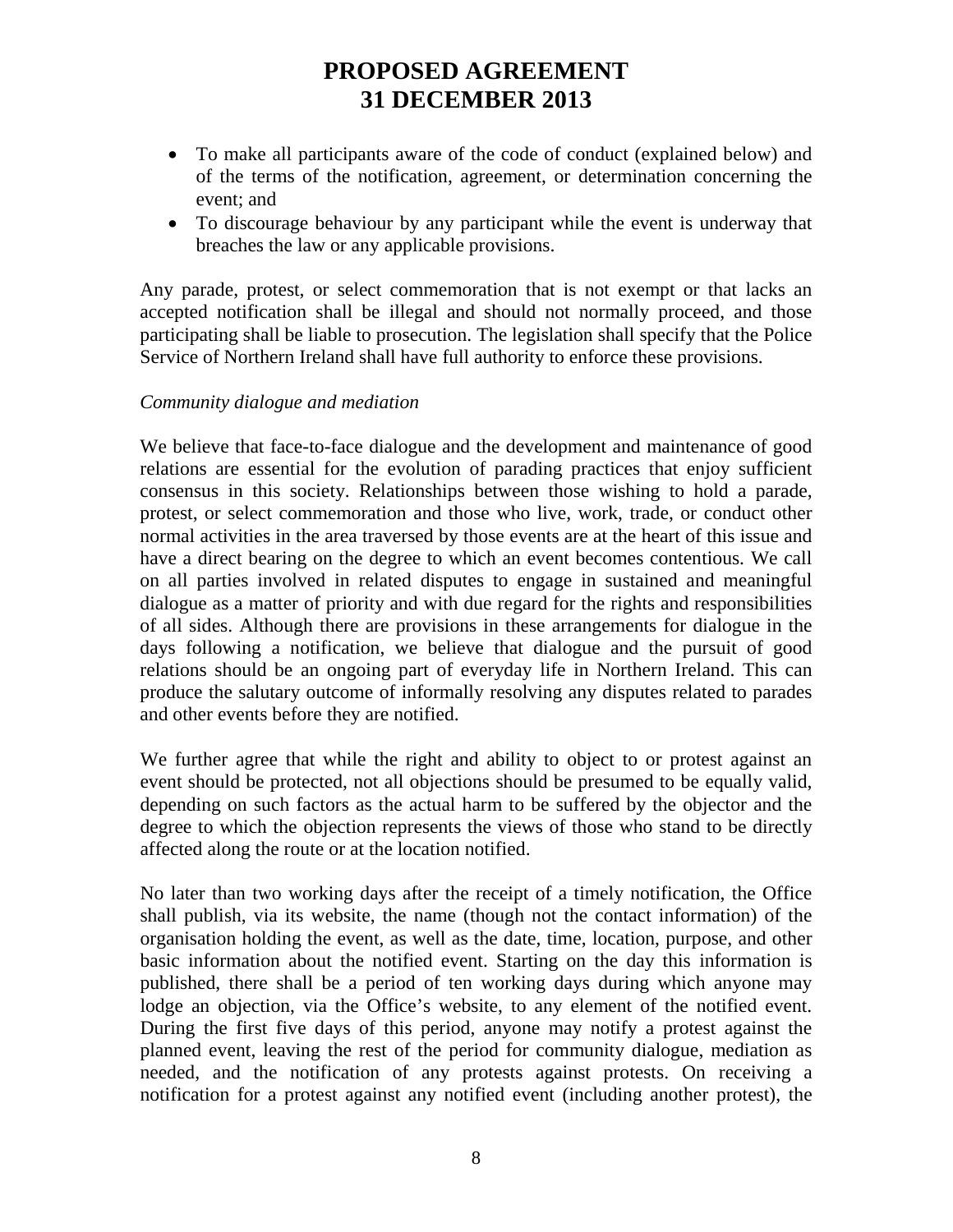Office shall publish the name (though not the contact information) of the organisation holding the protest, as well as the date, time, location, purpose, and other basic information about the notified protest. It shall also forward to the PSNI the intended timing, location, size, purpose, and contact person for all notified protests. Eventrelated protests are defined as protests that:

- Hold the potential to disrupt normal public services, as defined above;
- Are held at or near the route or place of a parade or other event for which notification is required;
- Are held at or around the time of the parade or other event; and
- Have the purpose of demonstrating opposition to the parade or other event.

During the ten-working-day period following the Office's publication of an event, we expect that organisers and those who express opposition to a notified event will engage with each other in sustained and meaningful dialogue to resolve any differences over the conduct of the event. We recognise that this already occurs in many cases and note models of good practice that have been instituted in communities throughout Northern Ireland. The Office will not proactively play a direct role in community dialogue during this period. However, upon the request of one or more parties to a dispute, and starting at the earliest stage of the process, the Office may facilitate such dialogue, including by contacting relevant individuals and organisations, arranging meetings, and providing a venue for meetings. The Office shall also forward objections filed against an event to the person who notified the event, without including the name, contact information, or any other identifying information of the person objecting. This will enable organisers to consider adjustments that address genuine community concerns and, potentially, avoid the need for adjudication.

Formal mediation can help resolve disputes unable to be resolved through community dialogue. Upon the request of one or more parties to such a dispute, the Office shall refer parties to institutions offering the services of suitable qualified mediators and to qualified individual mediators. The Office shall maintain a list of such institutions and individuals. It shall allow parties the opportunity to agree on an individual mediator. If no mediator is agreed on, each party shall have the opportunity to appoint its own mediator. If needed, the Office shall assign a mediator after a number of days to be specified in legislation.

Because of personal circumstances, an event organiser may not feel comfortable speaking directly with individuals protesting against or objecting to those events, or vice versa. Such situations can be addressed by conducting dialogue with other individuals from the same organisation. The failure of an individual to engage in dialogue shall not be used against the notified event.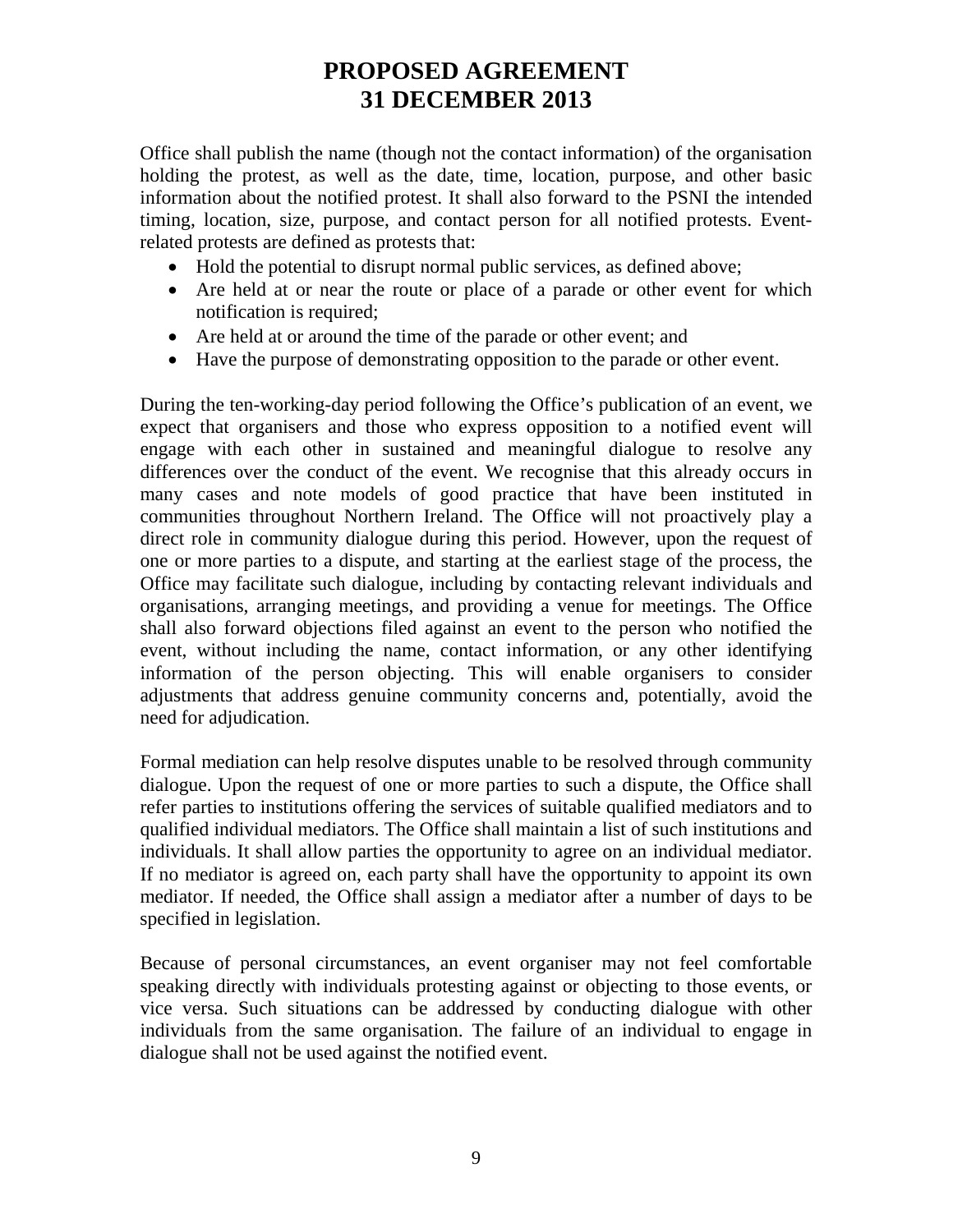If at any time during the ten-working-day period an agreement emerges through community dialogue or mediation regarding the notified event, the parties or the mediator or mediators, if used, shall so inform the Office in a report stating the precise agreed terms. The Office shall file the terms and the event can then take place as agreed. In cases where no objections are raised to a notified event during the specified period, the Office shall file the notified terms and the event can then take place as notified. Any variation in the event materially departing from the terms of the notification shall be unlawful.

If no agreement is reached, the mediator or mediators will report to the Office on the results of the mediation. Such a report shall be factual; be agreed between the parties to the mediation; and include information regarding the participants in the process, the number and duration of meetings held, and the issues discussed during those meetings. The Office will then refer the case to the Authority.

### *The Authority for Public Events Adjudication*

We recognise that, although the vast majority of events occur peacefully, with disputes resolved through community dialogue and mediation, an adjudication authority is necessary in order to make decisions in cases where disputes remain.

Therefore, another new institution to be established via legislation in the Northern Ireland Assembly is the Authority for Public Events Adjudication ('the Authority'). The Authority shall be an independent regulatory body sponsored by the Office of the First Minister and deputy First Minister. It shall adopt an approach compliant with the European Convention on Human Rights and other international conventions. The Authority shall conduct its work in a fair, equitable, consistent, and transparent manner. Its operations, resources, personnel, information networks, records, and premises shall be strictly separate from those of the Office for Parades, Select Commemorations, and Related Protests.

The Authority shall consist of seven members including a chair. The chair shall be a legally qualified individual of senior standing appointed on the basis of merit by the Northern Ireland Judicial Appointments Commission (NIJAC). The chair shall not be considered a judicial office. The other six members shall be broadly representative of the community in Northern Ireland and shall possess a varied set of skills and backgrounds. They shall be appointed by the First Minister and deputy First Minister, acting jointly, in a public appointments process consistent with the Code of Practice of the Commissioner for Public Appointments in Northern Ireland. No elected representatives shall be appointed to the Authority.

The chair and members shall be appointed on a rolling basis as follows. In constituting the Authority for the first time, NIJAC shall appoint a chair for a three-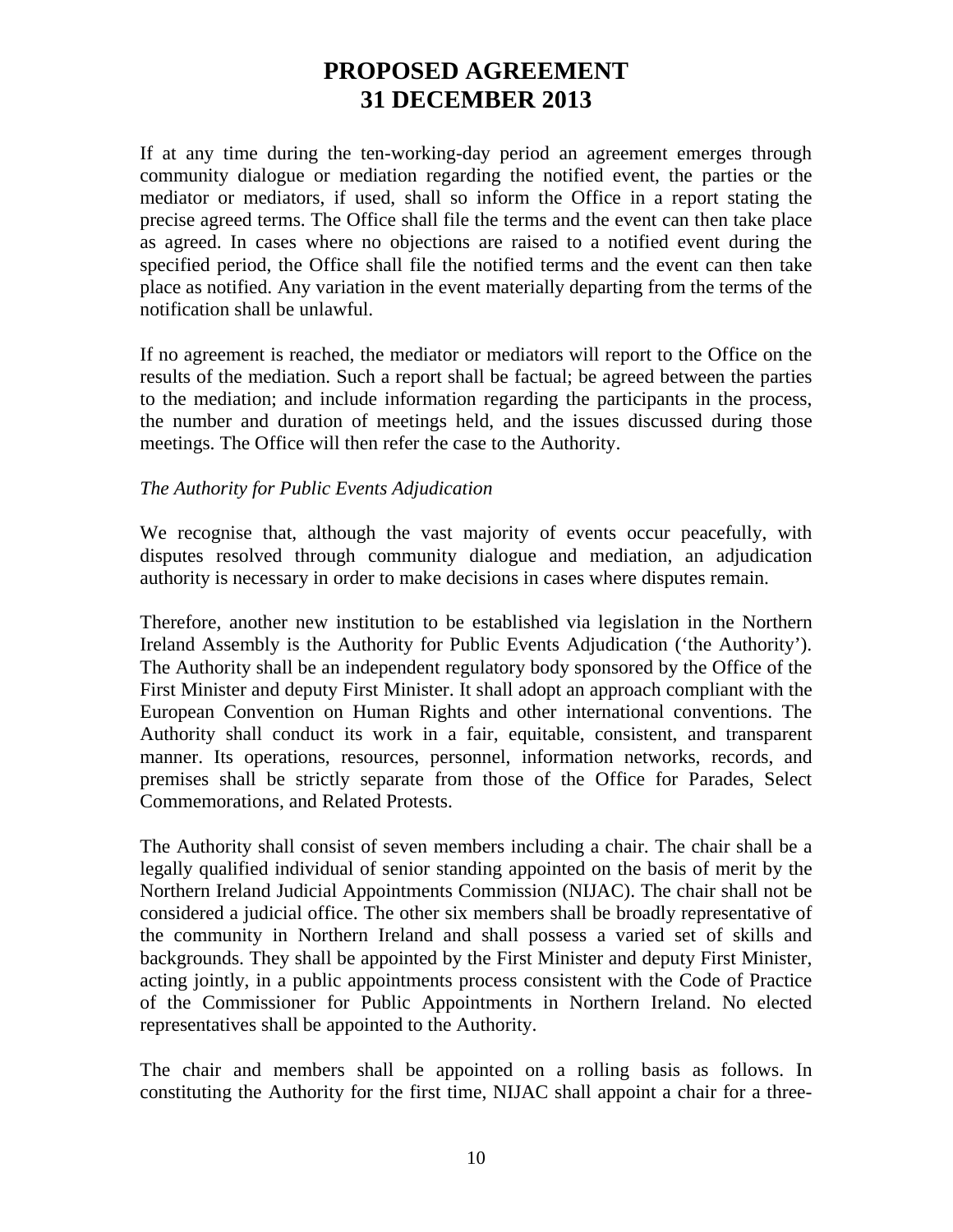year term. The First Minister and deputy First Minister, acting jointly, shall simultaneously appoint three members for a three-year term and three members for a four-year term. Thereafter, when a term expires, NIJAC and/or the First Minister and deputy First Minister, the latter acting jointly, shall appoint a new chair and/or three members as required for a three-year term. Any members who leave the Authority through death or resignation shall be replaced through an immediate appointment by NIJAC (in the case of the chair) or the First Minister and deputy First Minister (in the case of a member) that shall last until the expiration of the term of the member who died or resigned. The chair and members of the Authority may be reappointed once for three years.

Outside the appointment of members of the Authority, NIJAC, the First Minister, and the deputy First Minister shall not have any role in the operations of the Authority.

### *Receipt of a case by the Authority*

As described above, in cases where community dialogue and/or mediation do not produce agreement on a parade, select commemoration, and/or protest(s), the Office shall refer the case to the Authority. This shall occur no more than one working day after the end of the ten-working-day period for community dialogue and mediation.

When the Authority receives a notification that was submitted to the Office fewer than twenty-five working days before the planned event, it shall immediately consider the circumstances and any explanation offered for the late notification. Should the Authority judge that the circumstances and explanation do not justify the late notification, it shall issue a summary ruling stating that the event shall not proceed. Should the Authority judge that the late notification is justified, it shall then be processed in the normal way. This may include referring it back to the Office for dialogue and mediation. The Authority shall also consider any amendments to notifications forwarded to it by the Office. Depending on the circumstances and timeframe, this may include referring the case back to the Office for dialogue and mediation, adjudicating it, or adjusting an already-issued adjudication.

### *Adjudication*

Immediately upon receiving a case requiring adjudication, the Authority shall publish a statement via its website. The statement shall invite the organisers of the parade or select commemoration and any protests, others who support or object to the event, the PSNI, the mediator or mediators if used, and members of the public the opportunity to provide written or oral representations concerning the conduct of the event(s). Such representations shall be due no more than three working days following the publication of the statement. The Authority shall share representations with the organiser of the event and those who have made objections, with names and all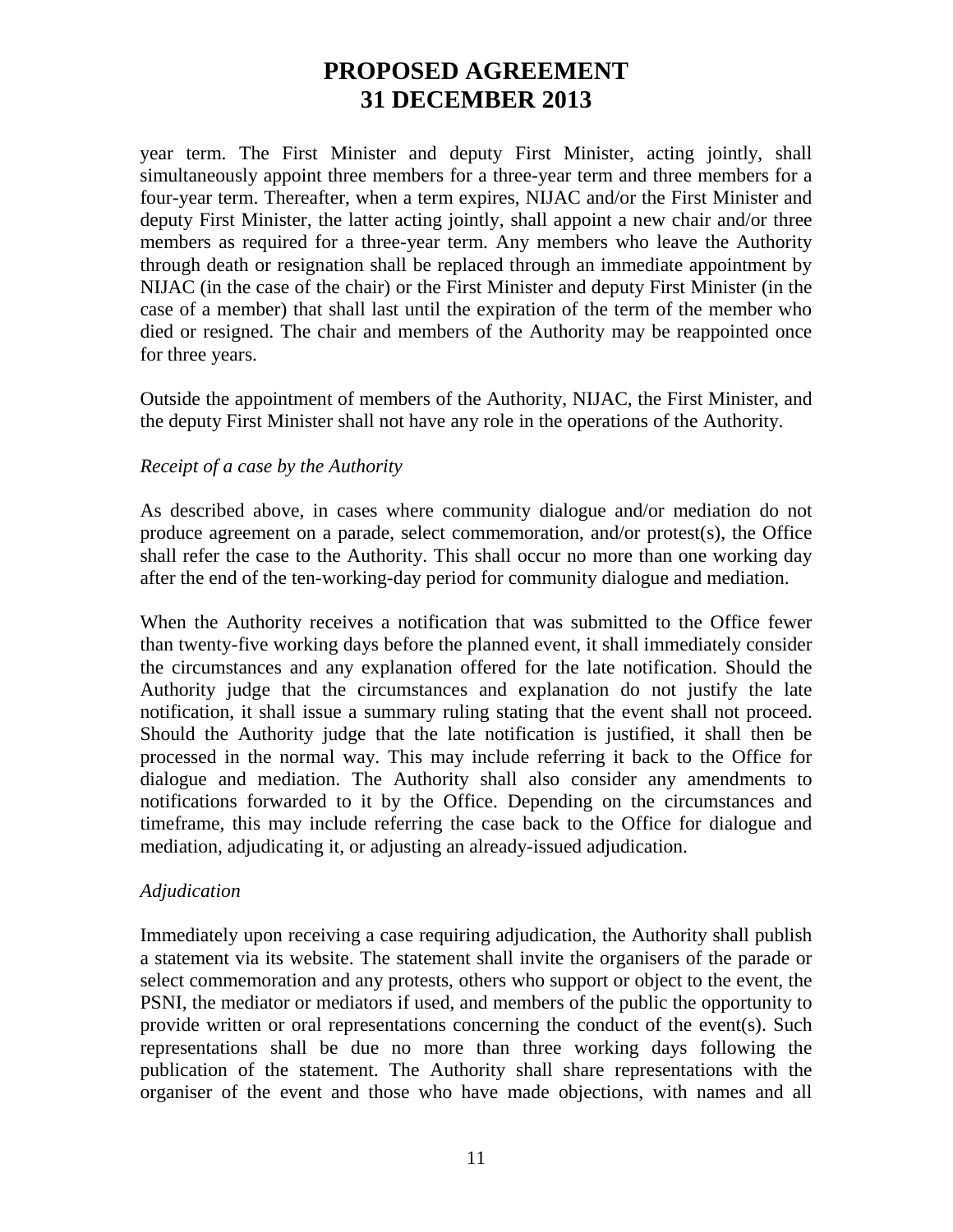identifying information withheld. It will then have three working days to deliberate and issue its determination. Members shall make all determinations by majority vote.

Along with relevant human rights standards, the Authority shall consider, at a minimum, the following criteria in its determinations:

- The historical and traditional nature and purpose, if any, of the notified event(s) and the route used;
- Adherence or non-adherence to determinations, laws, and the Code of Conduct at events over the preceding 12 months or at the preceding event, if less recent, involving the same organisations or the same organisations under a different name;
- Potential disruption caused by the event(s) to normal community life, for example, freedom of movement, commerce, access to public services and facilities, and access to places of worship;
- Any potential impact on community relations and the extent thereof;
- Any potential impact on public order and the extent thereof;
- The current characteristics of the route or locations of the event(s), being sensitive to cultural realities and noting whether it is an arterial route or predominantly residential or commercial in nature, and any community views on the event(s) in the area(s) to be affected;
- The cumulative impact and/or frequency of events conducted recently in the same area;
- Any financial and economic impact of the event, including potential benefits to be engendered, disruption to normal trading, and impact on public agencies providing relevant services; and
- The participation or non-participation of any parties, on a corporate basis, in face-to-face dialogue or mediation and any explanations offered for nonparticipation, as outlined above.

Any other criteria specified in the legislation establishing these arrangements shall also be considered. The order in which the criteria above are listed does not indicate any relative priority or weight.

In its determinations, the Authority shall have the power to require any alteration to the conduct of a parade, select commemoration, or protest, including its timing; route; size (in terms of the number of participants); and conduct during its route, such as the use and manner of display of flags and other emblems. The Authority shall also have the power to make any stipulations regarding the conduct of any other participating groups. Each event, including for example a parade and a protest against that parade, shall be the subject of a separate determination.

In all determinations, the Authority shall give full regard to the European Convention on Human Rights and shall operate on the principle that the freedoms of expression,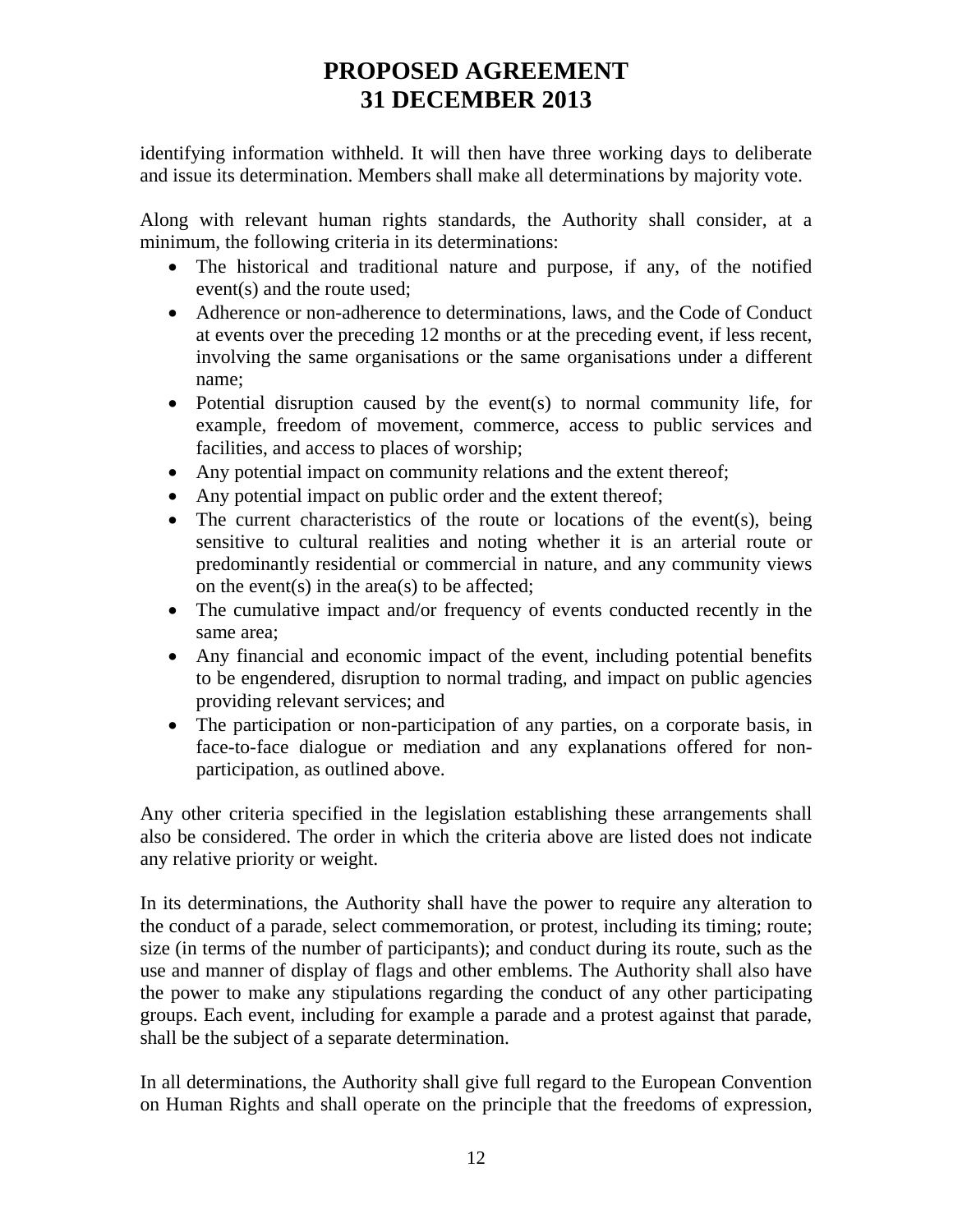assembly, and association should be infringed only for clear and legitimate reasons. The Authority shall immediately publish all determinations. The determinations shall give full and transparent explanations for the Authority's decision, including specific justifications, citing relevant legislation and jurisprudence where applicable, for any restrictions placed on an event. Determinations shall be written in a clear and comprehensible manner.

The Authority shall, in its determinations, also have the power to order that a specific event not proceed. The use of this power should be considered only on an exceptional basis when, in the Authority's judgment, no other decision can adequately safeguard community relations and public order. Any determination to prohibit an event shall contain specific justification of a standard commensurate with the profound nature of such a decision.

### *Reviews*

Any party, not only the organiser, affected by an event that the Authority has adjudicated shall have two mechanisms of recourse. First, should new evidence emerge, an affected party may request a review from the Authority. New evidence presented must, in the Authority's judgment, be both significant and directly relevant to the factors cited in the Authority's determination. No grounds other than such evidence may serve as the basis of a review.

Affected parties may lodge applications for review any time after the determination but a minimum of two working days before the event. Applications shall include a representation presenting the new evidence that the party wishes the Authority to consider. In considering applications for review, the Authority may find that the evidence raised is not new and/or not sufficiently relevant or significant, thereby upholding its original determination. Should it find that the evidence meets these standards, it may still uphold its original determination or alter it in any manner consistent with the criteria and considerations described above.

Second, anyone may apply under existing procedures for judicial review in respect of a determination. Legal assistance should be accessible as available and required in such situations.

### *A code of conduct for parades, select commemorations, and related protests*

We agree that a code of conduct applying to participants in and supporters of all parades, select commemorations, and related protests is needed in order to maintain a respectful environment for all people in Northern Ireland and uphold the rule of law. We agree that a new code of conduct must be included in the legislation establishing these arrangements in order to give it the full force of law; ensure that it applies to all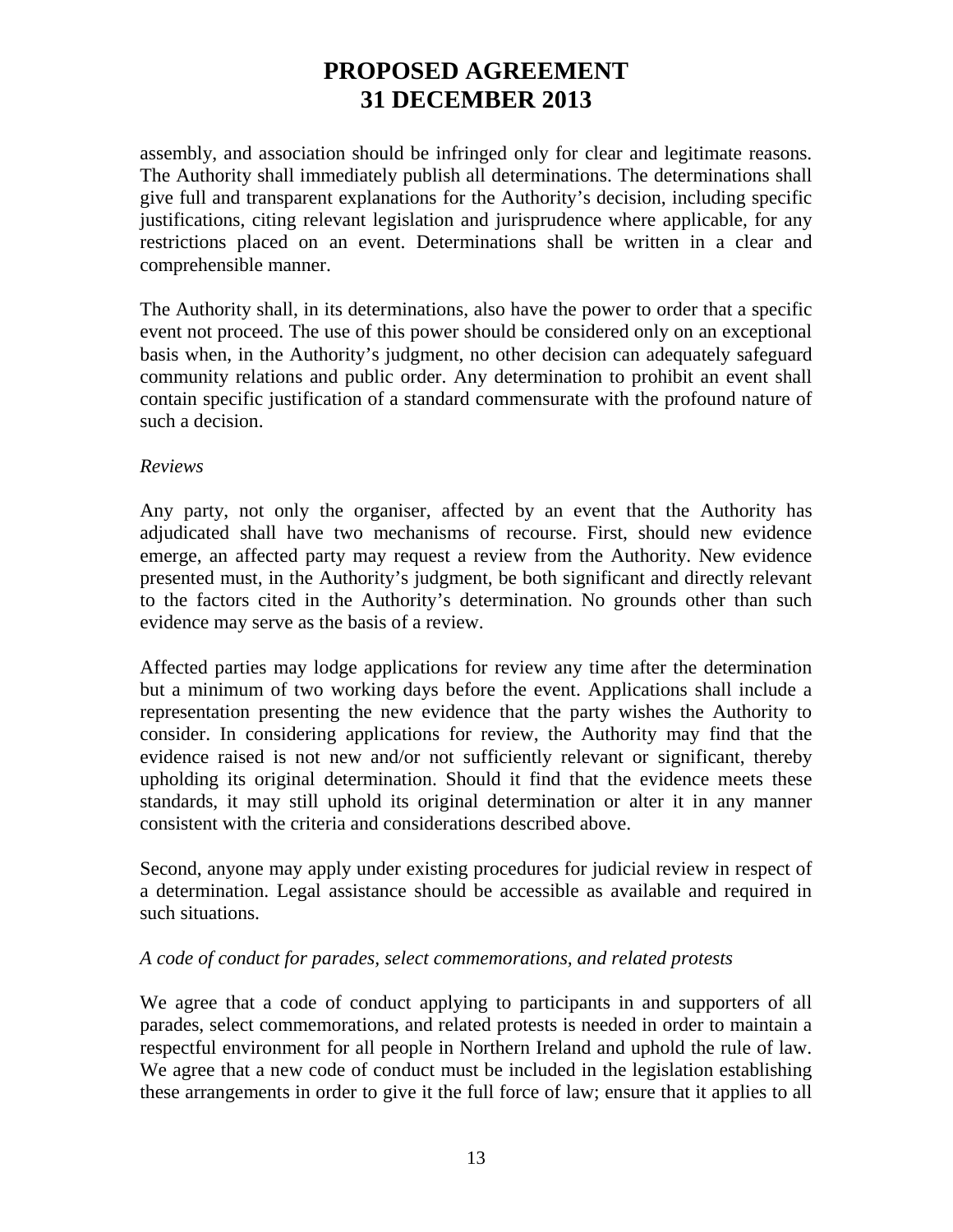notified events, whether or not they are subject to adjudication; and allow for its enforcement by the PSNI.

The code shall apply to anyone involved in a parade, select commemoration, or protest, whether as an organiser, a participant, a band member, or a supporter. Anyone who violates any other law, such as for a breach of the peace, in the context of participating in a notified event shall continue to be liable for such violations. As stated above, organisers of all events are responsible for taking reasonable steps to make all participants aware of the code of conduct.

The legislation shall spell out principles for a code of conduct that will include but not be limited to:

- Respect for and adherence to determinations of the Authority and the rule of law, including existing legislation;
- The avoidance of threatening, provocative, abusive, sectarian, obscene, or racist words or behaviour, with due regard to the right of everyone to be free from sectarian harassment;
- Respectful behaviour by everyone involved in parades, select commemorations, and related protests, with due regard for the rights and traditions of others and with particular sensitivity at such locations as interface areas, places of worship, war memorials, and cemeteries;
- Compliance with lawful directions from event organisers and other authorities at all times from assembly to dispersal;
- A rejection of marks or music referring to proscribed organisations past or present;
- The avoidance of paramilitary-style clothing at all times during an event;
- The use of available opportunities to display each participating organisation's name; and
- Respect for the diversity of Northern Ireland and for all space as shared space.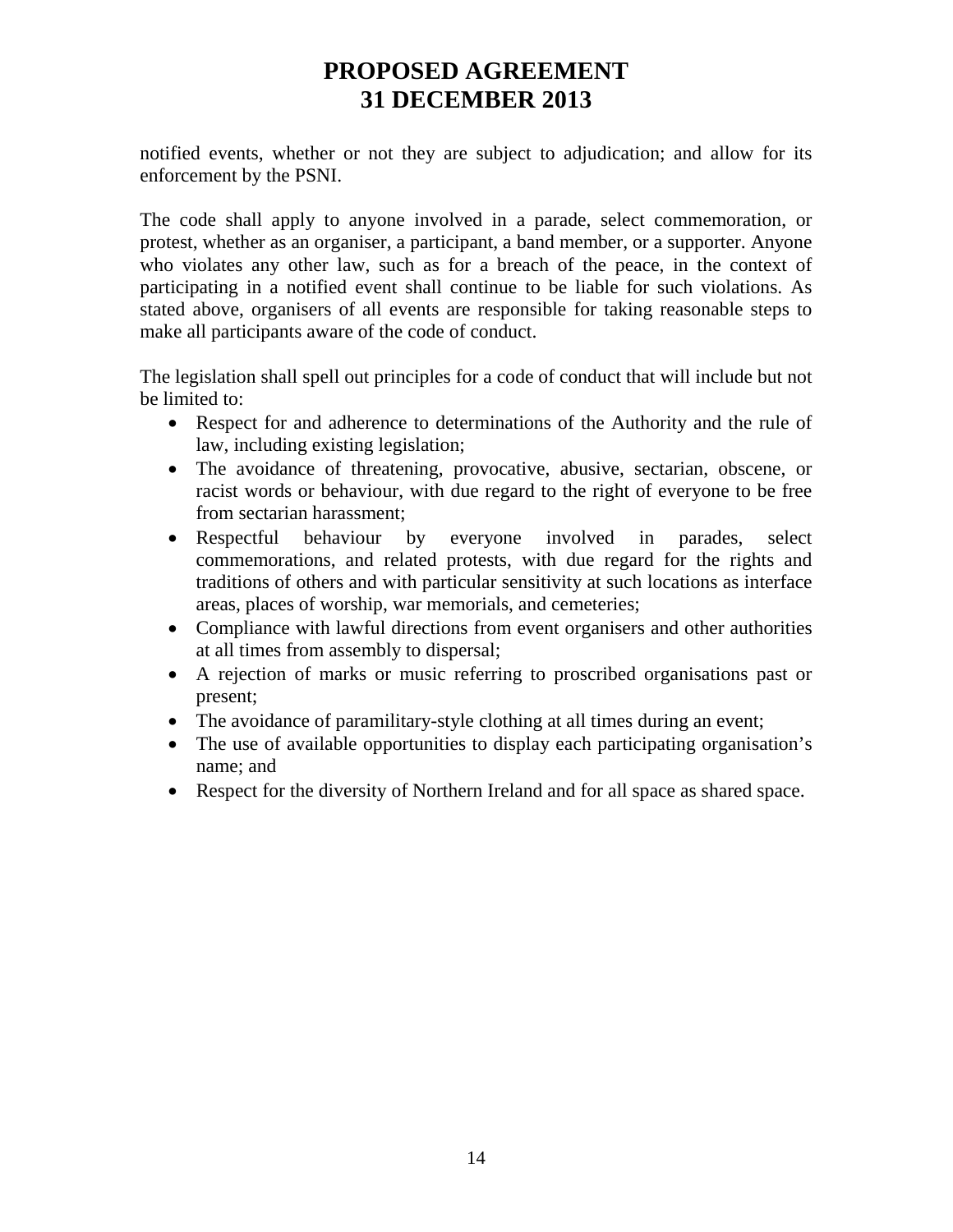#### **Flags and Emblems**

#### *Introduction*

Flags are recognised around the world as powerful symbols of sovereignty and identity. When flown with respect for both the flags themselves and those who view them, flags have an appropriate and recognised role in defining official status, expressing affinity, and inspiring loyalty and goodwill, whether they represent a country, a community organisation, a sporting team, or myriad other entities. These various roles illustrate that debates surrounding the issue of flags go well beyond sovereignty to questions of identity, culture, traditions, language, and more.

In Northern Ireland, the public use of flags must be seen in the context of the 1998 Belfast/Good Friday Agreement, which acknowledged 'our continuing, and equally legitimate, political aspirations'—that is, to keep Northern Ireland as part of the United Kingdom of Great Britain and Northern Ireland (henceforth known as the 'United Kingdom') or to join with Ireland. The agreement recognised 'the birthright of all the people of Northern Ireland to identify themselves and be accepted as Irish or British, or both, as they may so choose.' Crucially, the Agreement also set the tone for resolving all issues relating to symbolism after 1998, stating: 'All participants acknowledge the sensitivity of the use of symbols and emblems for public purposes, and the need in particular in creating the new institutions to ensure that such symbols and emblems are used in a manner which promotes mutual respect rather than division.'

There are two elements to the debate over flag policy in Northern Ireland today. The first involves the flying of flags at official sites. This relates most closely to the role of flags as markers of sovereignty. There are various practices at different levels of government regarding the flying of the Union Flag and other flags at official sites. This Panel considered a full range of policy options in this area. For example, at the level of local councils, which currently exercise discretion over the flying of flags at their headquarters, the Panel considered the desirability of a uniform policy, with or without the opportunity for councils to opt out through a simple majority or a supermajority. The Panel also contemplated whether to make permanent the current designated days arrangement for the Union Flag at Belfast City Hall given its particular status in the eyes of many. Moreover, Panel members weighed the possibility of launching a process to design a new flag for Northern Ireland, which could offer an opportunity to create an emblem honouring the shared history of the people of Northern Ireland and its unique position in these islands. Finally, the Panel considered the prospect of a circumscribed role for the sovereign flag of Ireland in conjunction with the Union Flag in this jurisdiction.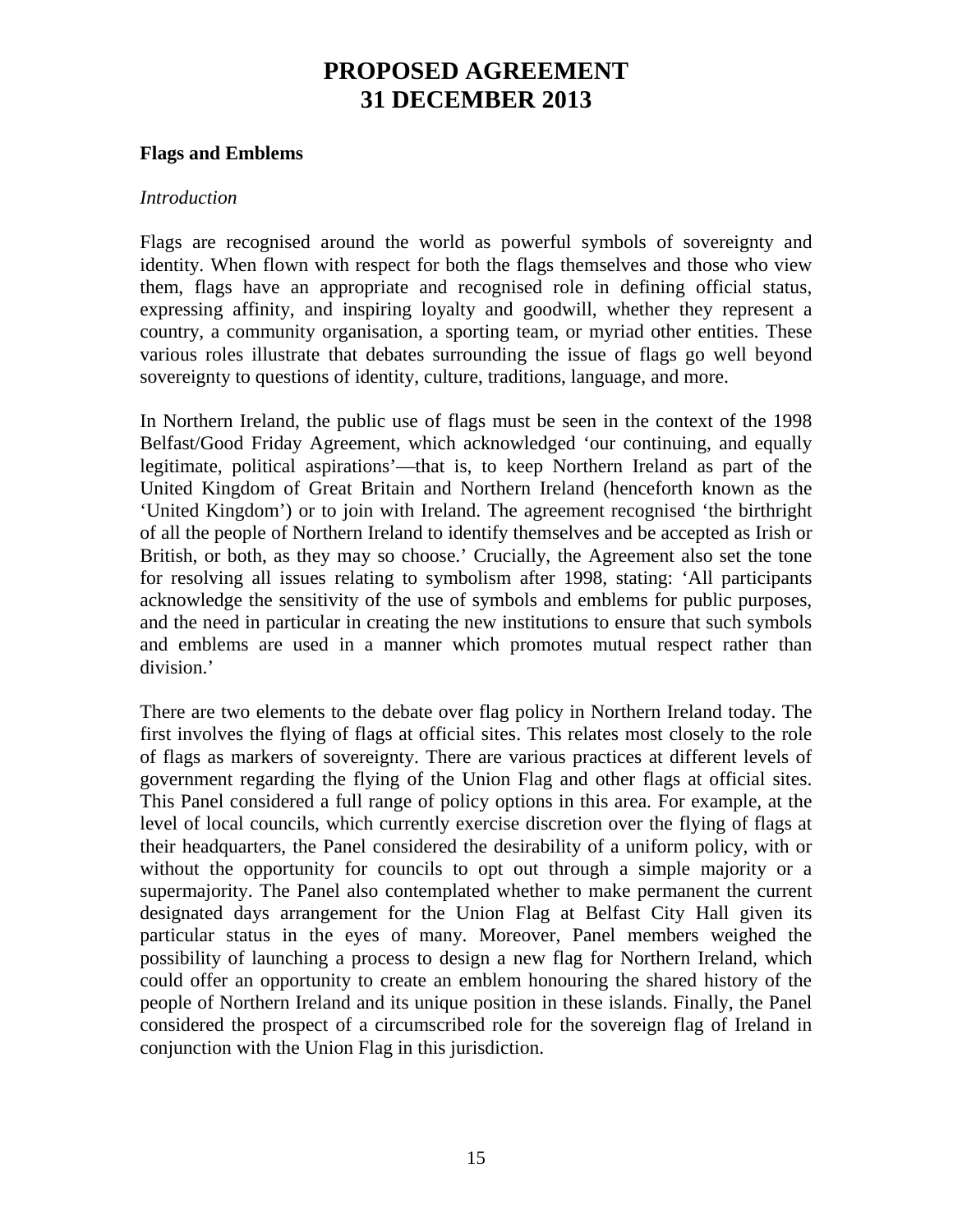We reached no agreement on any of these proposals. Without a larger consensus on the place of Britishness and Irishness—for which there must be a special and protected place alongside other identities, national or otherwise, represented within our society—we could not reach a common position on the flying of flags and the display of other emblems, which are in fact manifestations of these identities.

The second element of this debate involves the display of flags and emblems unofficially in public space. We note the use of flags and emblems by citizens across Northern Ireland in this way to celebrate their identity and culture and to mark historic, civic, or other occasions. Nonetheless, we recognise that flags flown unofficially on public property can be used to demarcate territory or intimidate individuals. Moreover, flags are sometimes left to deteriorate in the environment, a practice markedly at odds with the respect with which these important symbols should be treated.

To address this issue, the Panel weighed two approaches: informal mechanisms agreed through community dialogue and formal regulation via legislation. In both cases the chief challenge is agreeing on specific guidelines for the display of flags and emblems that can be managed and enforced by relevant authorities. After much consideration, the Panel could not agree on any approach to unofficial flags, other than reaffirming that paramilitary flags and other paramilitary displays must be banned.

In these circumstances, some members wished to forgo this area of the Panel's work entirely. For others, abandoning one of the three pillars of the Panel's mandate was deeply unsatisfying. We therefore agreed to launch a structured discussion on this entire set of issues—not simply flags but the broad range of deeper issues that flags often come to signify. Such a conversation will take place within the existing constitutional context of Northern Ireland, where the status quo and mechanism for change are settled.

We are aware that many will consider this as little more than calling for another commission, a way of transferring the Panel's work to another body. We believe, however, that the unique circumstances surrounding these issues make this a potentially useful endeavour. There is a substantial and an inherent value in moving this conversation beyond ourselves and into Northern Ireland's diverse society, with its broad range of identities, cultures, and traditions. It will also place flags in a wider context, one that could produce a more fruitful effort to identify mutually satisfying, sustainable policy solutions. Just such a process has recently occurred on issues surrounding Northern Ireland's past, producing the climate that made the third section of this agreement possible. We recognise that there is no assurance that such a process will work as we intend; nevertheless, we are agreed that the stakes justify the attempt.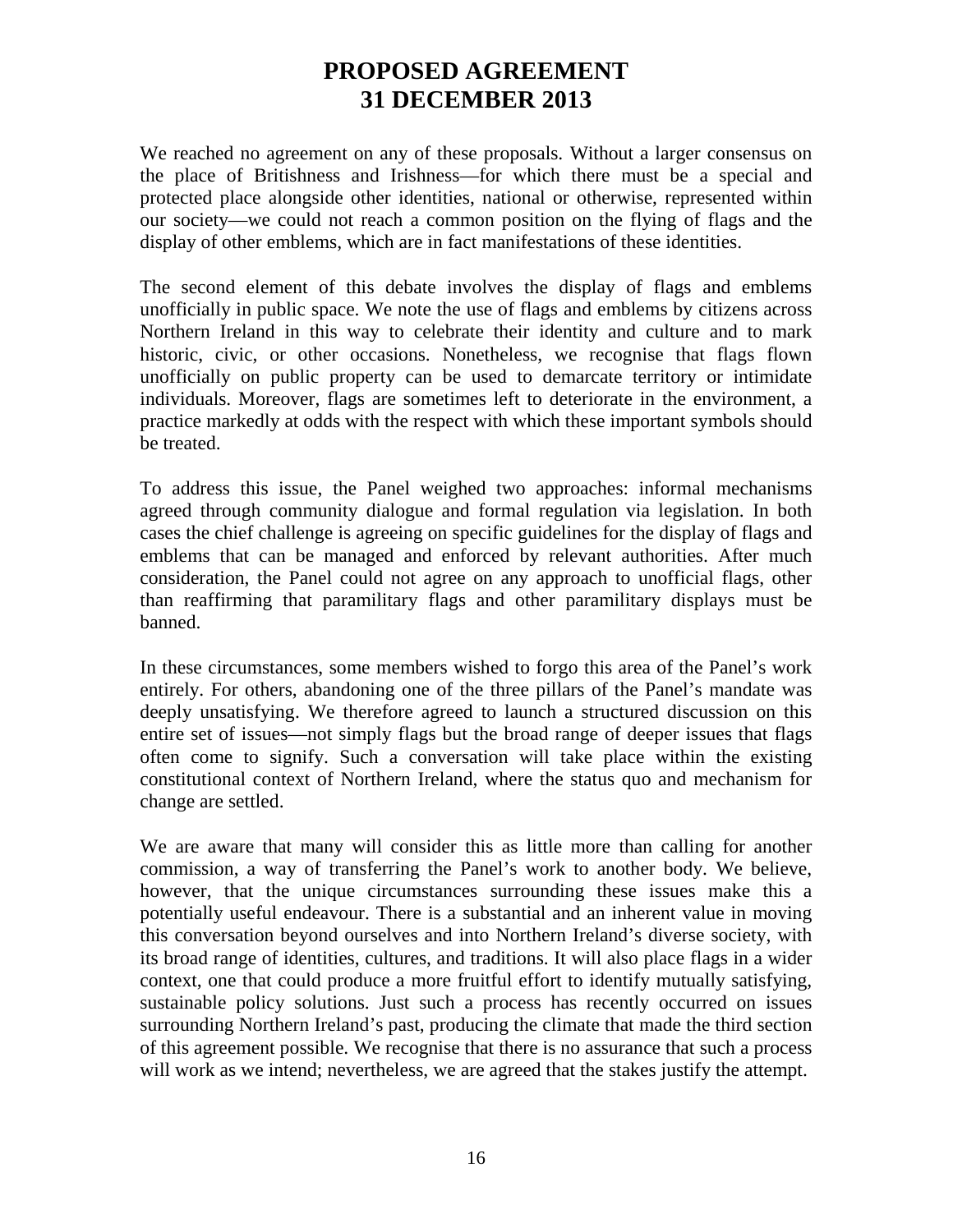#### *Commission on Identity, Culture, and Tradition*

We agree to the formation of a commission to launch and sustain a conversation about the role of identity, culture, and traditions in the life of the citizens of Northern Ireland. The primary function of the 'Commission on Identity, Culture, and Tradition' will be to hold structured discussions in public throughout Northern Ireland on a wide variety of issues related to identity, culture, and tradition. Discussions may have different foci; some may be held simply to highlight diversity, while others may bring academics and other experts to examine what identity, culture, and tradition mean in the context of a multi-cultural society. Yet other discussions could explore the experiences and best practices of other societies, including legislative protections and rights, or specific issues or expressions of identity, culture, and tradition raised in the context of Northern Ireland. Initial discussions will include the explicit solicitation of public input on the particular topics the Commission should address. In addition to these public discussions, the Commission will also consult with the British and Irish governments as appropriate.

The Commission will accept written submissions from interested parties, and choose from among them when deciding who would present to the Commission in person. The goal of the Commission will be to make all structured discussions open to the public and carried via television, internet, and radio. The purpose of making these structured discussions public is to foster an atmosphere in Northern Ireland in which these conversations about identity, culture, and tradition are carried to the living rooms, classrooms, churches, and public spaces of our society. The work of the Commission will increase the understanding of many citizens of the appropriate and important role of Britishness, Irishness, and other identities in Northern Ireland. In doing so, it will engender a better climate to tackle the difficult issues of flags and emblems in public spaces.

The Commission will submit a report with findings and recommendations to the Office of the First Minister and deputy First Minister and will promptly make it public. In the context of this report, the Commission will address, but will not be limited to, the issues of flags, including the unofficial flying of flags in public spaces and the role of the Union flag, recognising the sovereign status of Northern Ireland; emblems from various traditions; Irish and other languages, including Ulster Scots; a Bill of Rights; gender; public holidays, possibly including a day of remembrance or reflection for Northern Ireland; the memorabilia, symbols, emblems, and signage displayed in local and central government buildings; and other symbols of national and other identities. The Commission will also consider in this context other topics that arise through public consultation. If a sufficient and broadly based level of consensus is achieved among the members of the Commission, the First Minister and deputy First Minister pledge to bring the recommendations, including any necessary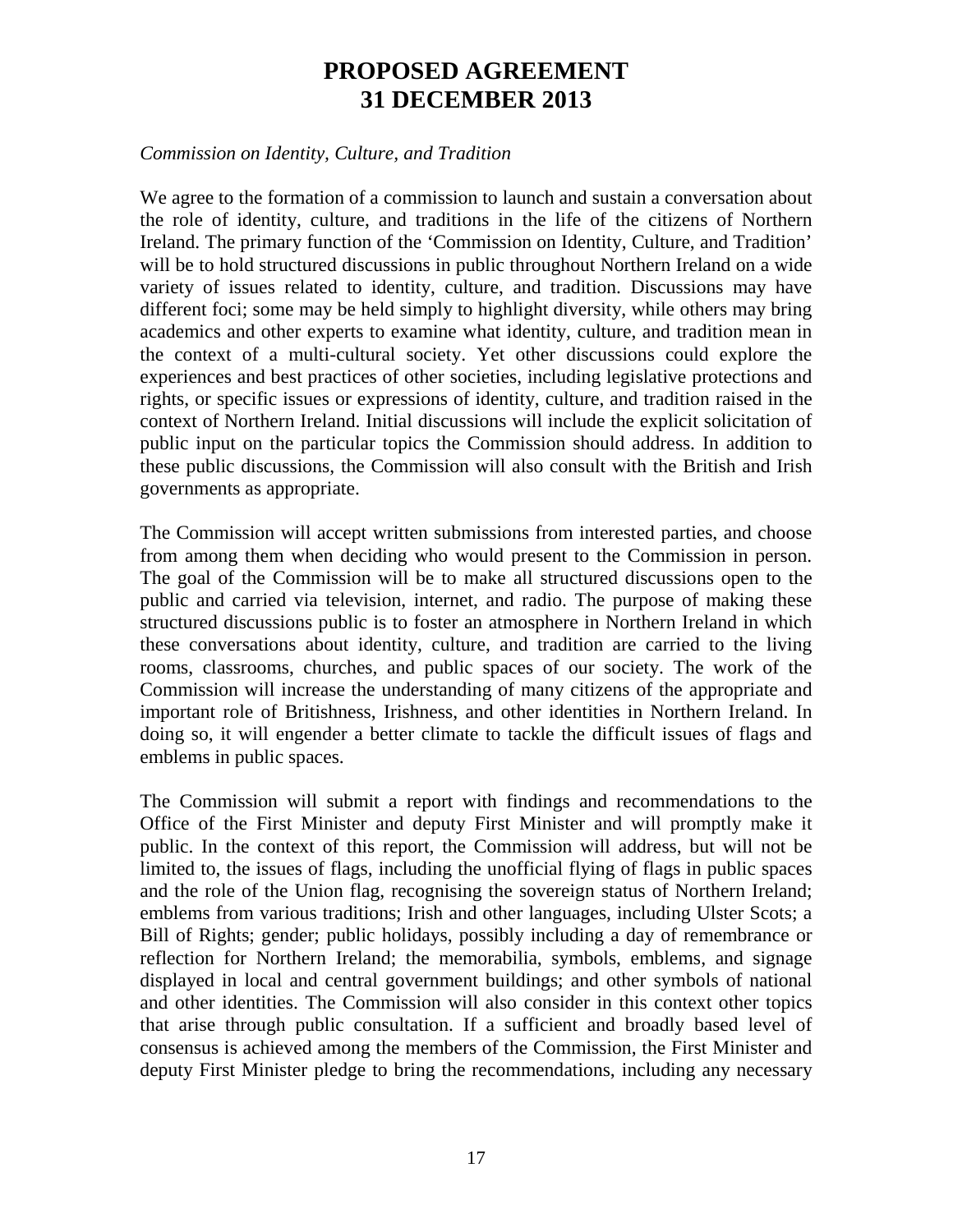legislation, to the Executive. The terms of reference of the Commission will reflect the above.

The Commission will be constituted not later than three months after the signing of this agreement. It will have a mandate for one year to conduct the functions described above, and three months thereafter to write its report and issue its recommendations. The Commission will give periodic updates to the First Minister and deputy First Minister. The Commission shall consist of fifteen members, seven of which will be elected representatives appointed by the leaders of the parties in the Executive. These will comprise two members for each of the two largest parties and one for each of the three next-largest parties in the Northern Ireland Executive, all as measured by their number of seats in the Northern Ireland Assembly. The remaining eight members of the Commission will be drawn from outside of government. If at any time there are fewer than five parties in the Executive, the Commission will have correspondingly fewer members appointed by party leaders and more drawn from outside of government. The report and recommendations will be agreed by a majority of the overall Commission, including at least five of the seven members appointed by party leaders. The commission will have a chair or co-chairs of international standing, from either Northern Ireland or outside of it. The chair or co-chairs, and the members of the commission from outside of government, will be appointed by OFMDFM in a public appointments process consistent with the Code of Practice of the Commissioner for Public Appointments in Northern Ireland.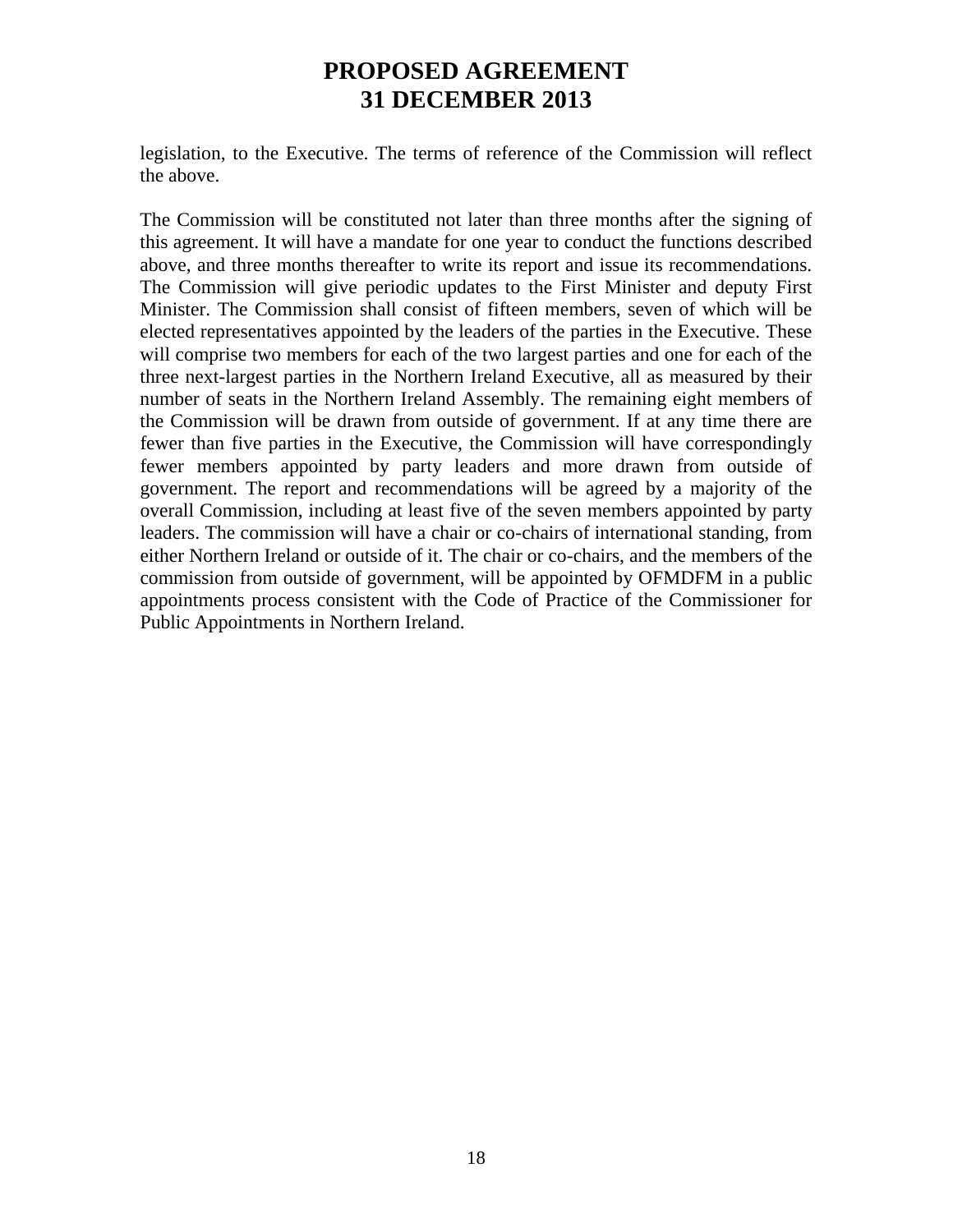### **Contending with the Past**

#### *Introduction*

Northern Ireland is blessed by many advantages and virtues. We have a hard working and resilient population, world-class educational institutions, and a growing economy on the edge of Europe. Despite these attributes, Northern Ireland has been unable to fulfil the potential of its people and its position. Many hoped that the Belfast/Good Friday Agreement would usher in a period of prosperity, well-being, and dynamism that would characterise a new era. The agreement of fifteen years ago, in concert with the St. Andrews and Hillsborough Castle Agreements, helped lift our society out of the darkness of violence, creating new modes of political action and ushering in a devolved government that shares power. But the benefits of peace have not been fully realised.

Despite the desire of most citizens to look ahead and move forward, Northern Ireland remains constrained by its past. The various agreements, in taking on the huge and important work of building new political institutions, did not give society the tools or venues to fully grapple with the pain and anger that are inevitably the legacy of generations of violence and conflict. The paths made available over the ensuing years have not proven equal to that demanding task. As a result, the past continues to permeate our government, institutions, and people. It creates mistrust among leaders at all levels of society who wish to continue tackling problems of the modern world. It maintains the gulf between neighbours who pass each other in the street or in the shops. Without facing this issue, Northern Ireland and its people will find it challenging to achieve the future its people desire and deserve.

This challenge, however daunting, is not unique to Northern Ireland. Other countries and regions that have emerged from conflict and violence have also had to tackle the hard work of contending with the legacy of the past. Each has adopted methods and mechanisms suited and moulded to the particular experience, nature, and needs of that society. There is no guidebook for how a people can address the elements of its past, for each history is as distinctive as it is painful. The efforts of Northern Ireland to tend to its past may be informed by what others have done. But we must find our own way and our own means to this higher ground.

A civic vision is needed. If we are to continue to open ourselves to the emotional, social, and political vulnerabilities of engaging with the past, we will need a sense of common purpose—an agreed rationale. It is clear that the vast majority of citizens and communities wish to live free of the division and enmity that has too often defined this society. At the same time, it is also clear that people have different senses of the past's meaning and importance. This is the heart of the challenge of reconciliation—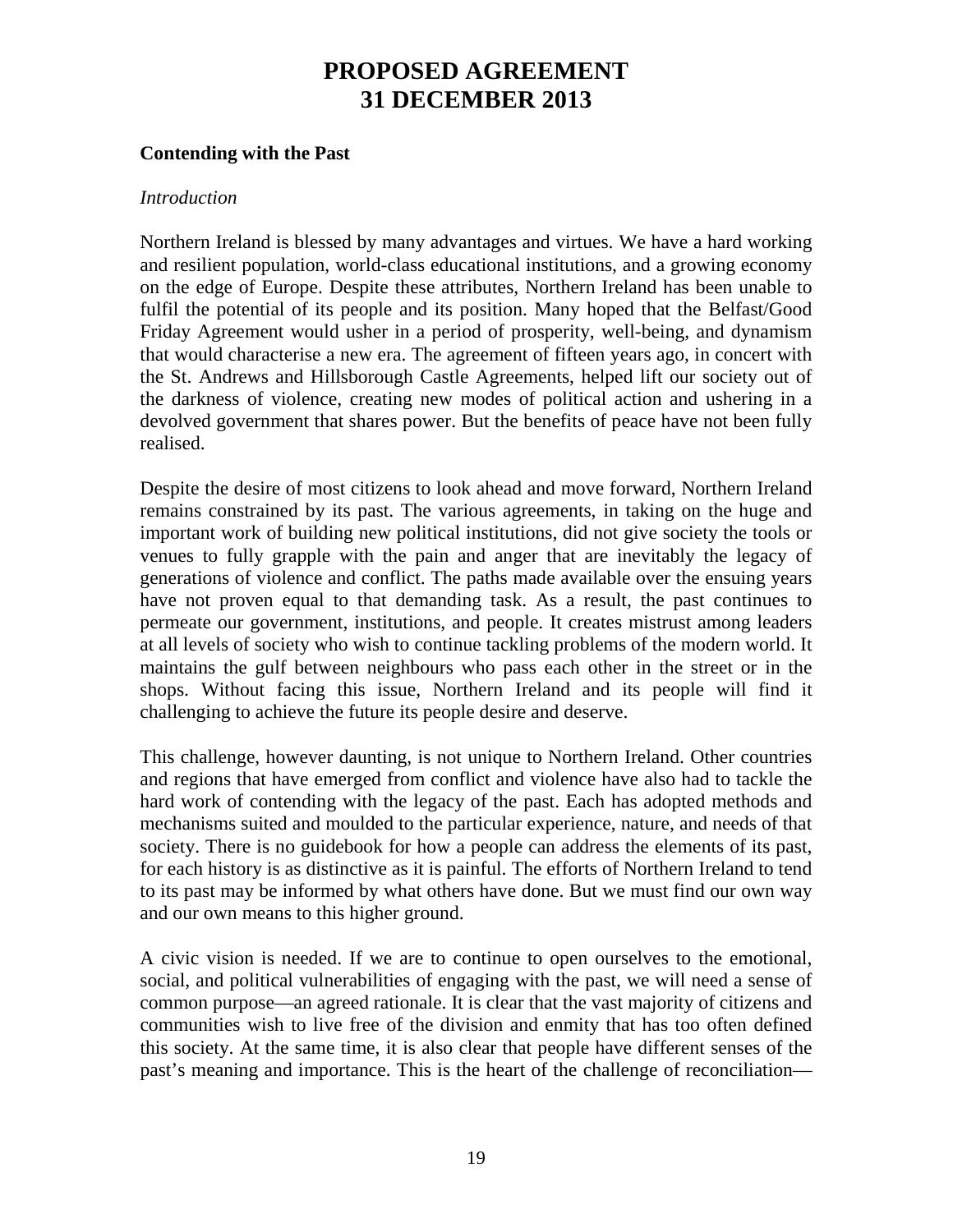the transition from a divided society to one that is whole, from a wounded society to one that is healed.

The time to rise to the challenge is now. Northern Ireland does not have the luxury of putting off this difficult, but potentially transformative, task any longer. Many of those with experiences and knowledge critical to what took place have already died and, with them, the ability to unearth many facts and emotions necessary to better come to terms with the past. The passage of time will only further erode our ability to do so. Individuals and civil society have done much groundwork, but the moment to make these efforts broader and more systematic has come.

We have therefore committed ourselves to the important work of contending with the past, knowing that doing so will mean different things for different people. While this effort will be welcome by many, we understand that some will choose to contend with the past in their own ways and in their own times. We have sought to construct an architecture that honours those choices and provides many avenues to the destination of a more harmonious society, one that does not forget the past but is not held back by it as we are today.

### *Support for Victims and Survivors*

The first requirement of any comprehensive treatment of the legacy of the past must be to provide for the social and health needs of victims and survivors; they must necessarily command a prominent place in matters related to the past. The burden of their pain and loss has been exceptional and has been borne with remarkable dignity, patience, and grace. In many cases, victims have become prominent voices in the effort to heal divisions across communities—an extraordinary example of leadership from which all in Northern Ireland could learn. We have been privileged to draw on their experiences, views, and goals. Their voices in this area deserve special consideration and we have endeavoured to honour that wherever it was in our power to do so.

Often, victims and survivors continue to suffer from physical disabilities, emotional trauma, social anxiety, and other concerns stemming from the conflict that merit support and assistance. Meeting these needs with professionalism, sensitivity, empathy, and care is the work of the whole of society, including the government of the United Kingdom, the Northern Ireland Executive, local authorities, and the nongovernmental sector.

Two tasks are essential to this effort. The first is to do all that is possible to ensure that a range of high-quality services exists for those who need them. The second is to ensure that those individuals have a full understanding of the services available and can pursue those for which they are eligible. Should an individual wish, access to an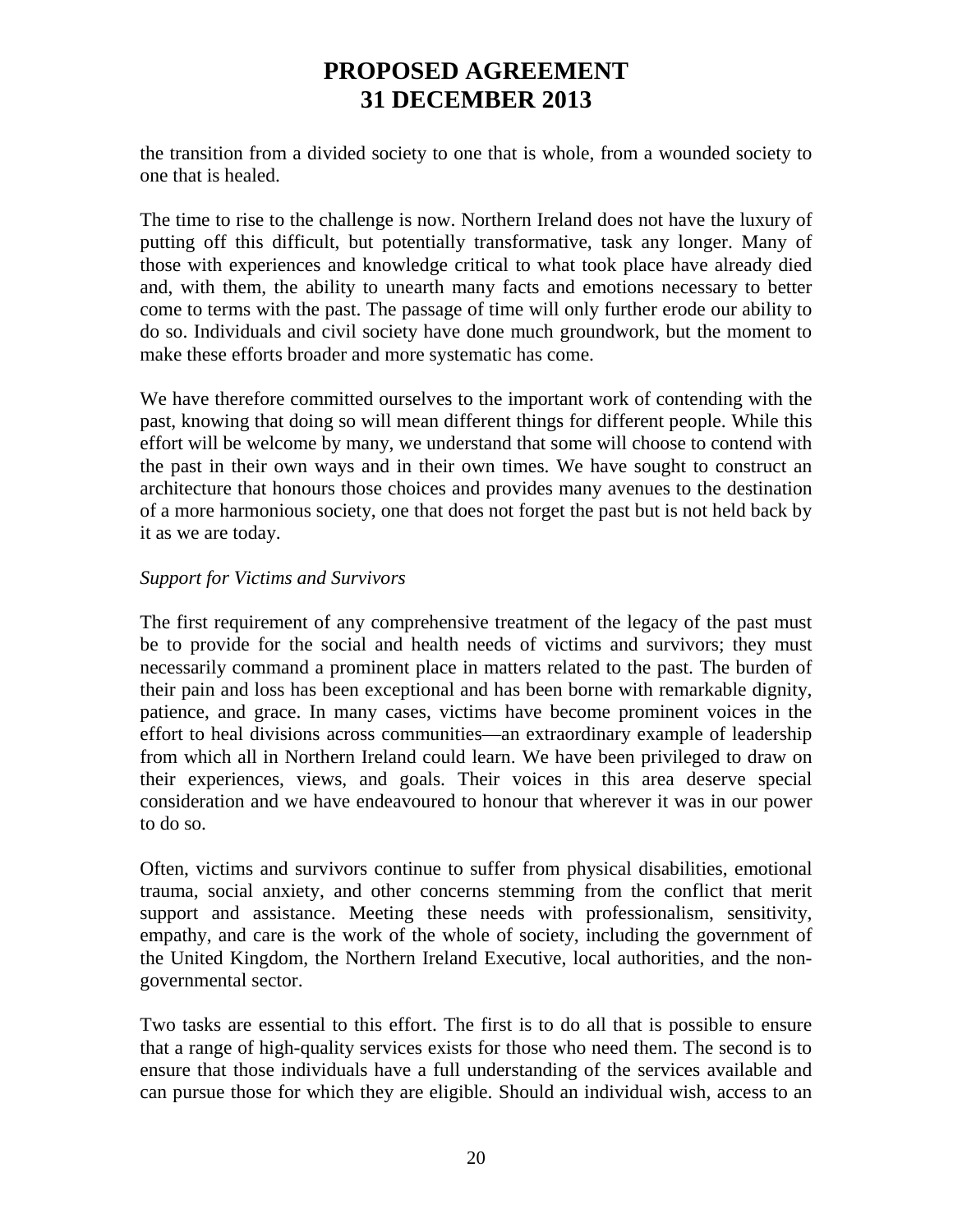advocate-counsellor will be provided to work in the individual's interest to provide support and to help him or her understand and request relevant services.

The principle of choice must remain central to the provision of services for victims and survivors of the conflict. So must the principle of need. Victims and survivors encounter a wide range of circumstances and bear multiple burdens. As a result, individuals must retain the choice of whether to seek any services at all, since, as the 2009 Strategy for Victims and Survivors recognized, some individuals 'do not feel that they require additional support.' It is a normal part of such a process that individuals may be required to show their need for a service. However, needs should be evaluated sensitively and with the minimum possible burden on those seeking services.

We believe it must be as easy as possible for victims and survivors to access the physical, psychological, emotional, financial, or other support for which they are eligible. A central mechanism open to all those with needs stemming from the conflict can be helpful in this regard. The Victims & Survivors Service (VSS), established in 2012, should be supported in its continuing efforts to provide assistance to those affected by the conflict. We note the many reports that have emerged about the ways in which some individuals approaching VSS were treated. These reports include burdensome documentation requirements, delays, and insufficient responsiveness.

In this vein, we also note the ongoing independent assessment of VSS being conducted by the commissioner of the Commission for Victims and Survivors. We encourage the commissioner, as part of this assessment, to propose specific guidelines and best practices for the provision of services to victims and survivors, whether via VSS, appropriate non-governmental organisations, or any other institution.

We particularly encourage the assessment to consider two areas of critical concern to victims, survivors, their families, and wider society. The first is the provision of easyto-access, high quality mental health care. We encourage the commissioner, as part of her assessment of the VSS, to consider establishing or funding a comprehensive Mental Trauma Service to attend to the substantial unmet need of victims in this area. Second, we ask the commissioner, as part the same process, to give special consideration to those who lost years of their working life to severe physical or mental injury as a result of the conflict, as has been done in similar situations in other countries. In addition, as these victims age, their need for medical, emotional, financial, and other support may rise, and we believe it is crucial that the assessment take particular note of their circumstances and financial requirements. We would strongly encourage the commissioner to make specific recommendations for policy to the Northern Ireland Executive and OFMDFM in her assessment.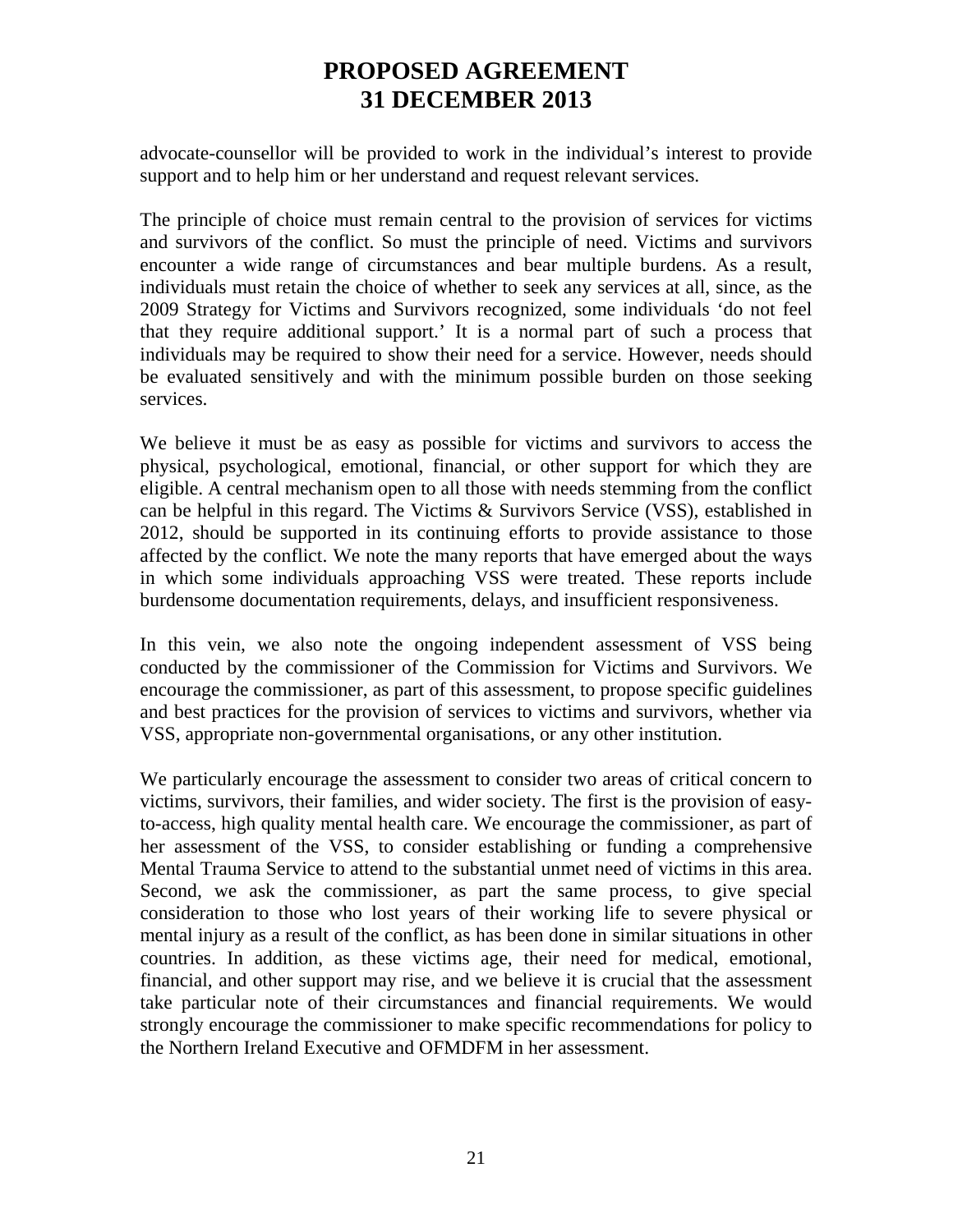Following the completion of the Commissioner's assessment, we agree to give prompt and serious consideration, in the Northern Ireland Executive, the Northern Ireland Assembly, or other appropriate venues, to the steps to be taken, whether through legislation, regulation, or other means, to facilitate and implement those recommendations that are agreed to. We assume that in her deliberations the Commissioner will refer to the analysis and findings contained within the Comprehensive Needs Assessment undertaken by her predecessors and presented to Government in 2012.

We wish to note that one of the most contentious issues we considered was who should be considered eligible for victims' services. We found that we were unable to settle this amongst ourselves. Our understandings of the word 'victim' in this context were closely tied to our different narratives of the conflict, which are not presently reconcilable.

#### *Acknowledging Past Acts*

What happened in the past cannot be changed. We cannot yet agree on the causes of the conflict, a mutual understanding of those events, or even at times the terminology to describe them. Indeed, the period of violence up to 1998 is variously termed a war, a conflict, or the Troubles. Some see its protagonists in stark black and white—hero or villain, freedom fighter or terrorist. Still others might reject such labels entirely. We can, however, all agree that the past has consequences for individual victims and society that continue through the present. We must meet the challenges posed by the past and work to ensure that they do not overwhelm the present or undermine the future. Our disagreements about the meanings of past events should not stand in the way of individuals and groups acknowledging those events, their role in them, and the fact that they had a profound impact on society.

Sincere acknowledgements are a foundational step in the effort to contend with Northern Ireland's past. They constitute powerful gestures by individuals involved in the conflict and send an important message to other such individuals, to the people of Northern Ireland, and to the world that those responsible for causing pain are prepared to accept their responsibility and that after conflict and division comes the difficult task of reconciliation. Such gestures, if multiplied and sustained, are apt to lighten the shadow that Northern Ireland's past casts on its present and unlock significant potential for progress toward a shared and peaceful future.

People across Northern Ireland, the rest of the United Kingdom, Ireland, and beyond experienced pain and loss during the conflict. For the vast majority of these people, there has been little in the way of closure or comfort; more than 3,000 conflict-related deaths were never solved, and many relatives have lived for decades without a responsible party acknowledging their pain and loss. Some deaths can be attributed to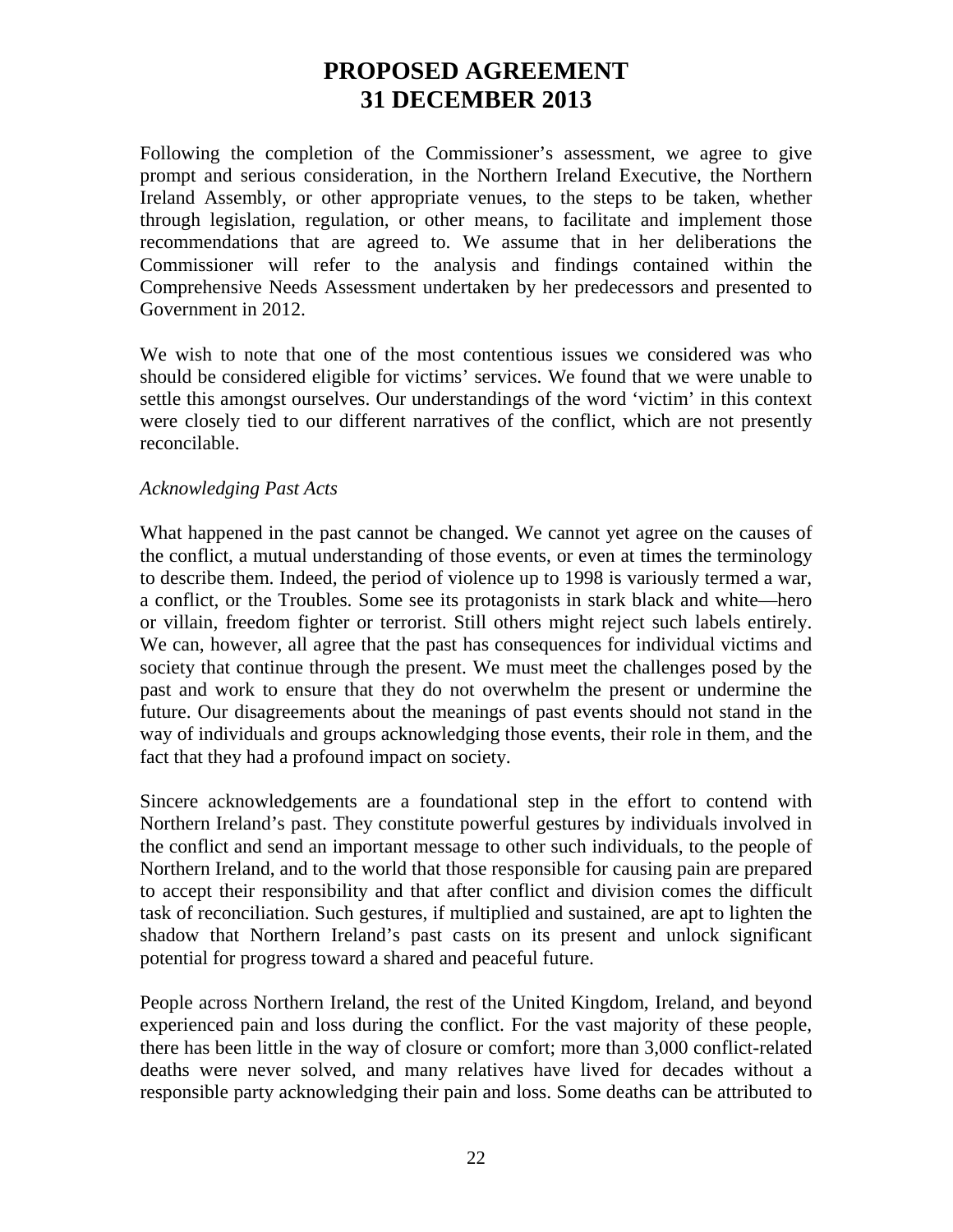state actors; the overwhelming majority, however, were caused by paramilitary organisations. Many still live with severe injuries and many suffered the loss of their homes or businesses. There is a profound desire among many victims, survivors, and their families for acknowledgments from those individuals, paramilitary organisations, and governments responsible.

The local nature of much of the violence during the conflict means that many people know, or believe they know, who personally is responsible for the events that affected them. More often, they feel confident they can attribute an act to a particular organisation, whether paramilitary or governmental. The fact that those involved have not publicly taken responsibility for their actions is deeply frustrating not just to those directly affected but also to many in the wider society. The mistrust and resentment bred by this ongoing silence should not be underestimated. It undermines trust in society, faith in leaders, and hope for a more peaceful future.

There have been some individuals in the United Kingdom and Ireland who have taken steps toward acknowledging their role in the conflict. In some cases, their statements and actions have provided a measure of comfort and satisfaction to those directly affected by the conflict and contributed broadly towards reconciliation across wider society. Other statements have been perceived as less constructive, and have even had a negative impact on cross-community relations.

Now is a time for all citizens of Northern Ireland, and the governments of the United Kingdom and Ireland, to reflect on the previous decades. This is not to suggest that blame for the violence is equally shared across society. It is not. A minority sought to advance agendas through means outside the law, while the overwhelming majority adhered to it. The burden of the past rests most heavily on those, whether paramilitary or state actors, who acted outside the rule of law. The vast majority assiduously eschewed violence, yet some may have contributed to the environment within which it flourished. To publicly acknowledge these realities does not equate them, but all such acknowledgements will help bring about a better climate.

To advance reconciliation and healing at both the individual and societal levels, acknowledgments should be more than apologies. Saying sorry is necessary but not sufficient. Full acknowledgements would include an unqualified acceptance of responsibility, express an understanding of the human consequences for individuals and society, and include a sincere expression of remorse for pain and injury caused. Statements of regret and reconsideration are also welcome.

We encourage individuals, organisations, and national governments to work together on specific statements of acknowledgment, including by discussing language, timing, and other matters in private before public statements are made, to ensure that such acknowledgements are carried out in ways that contribute positively to healing and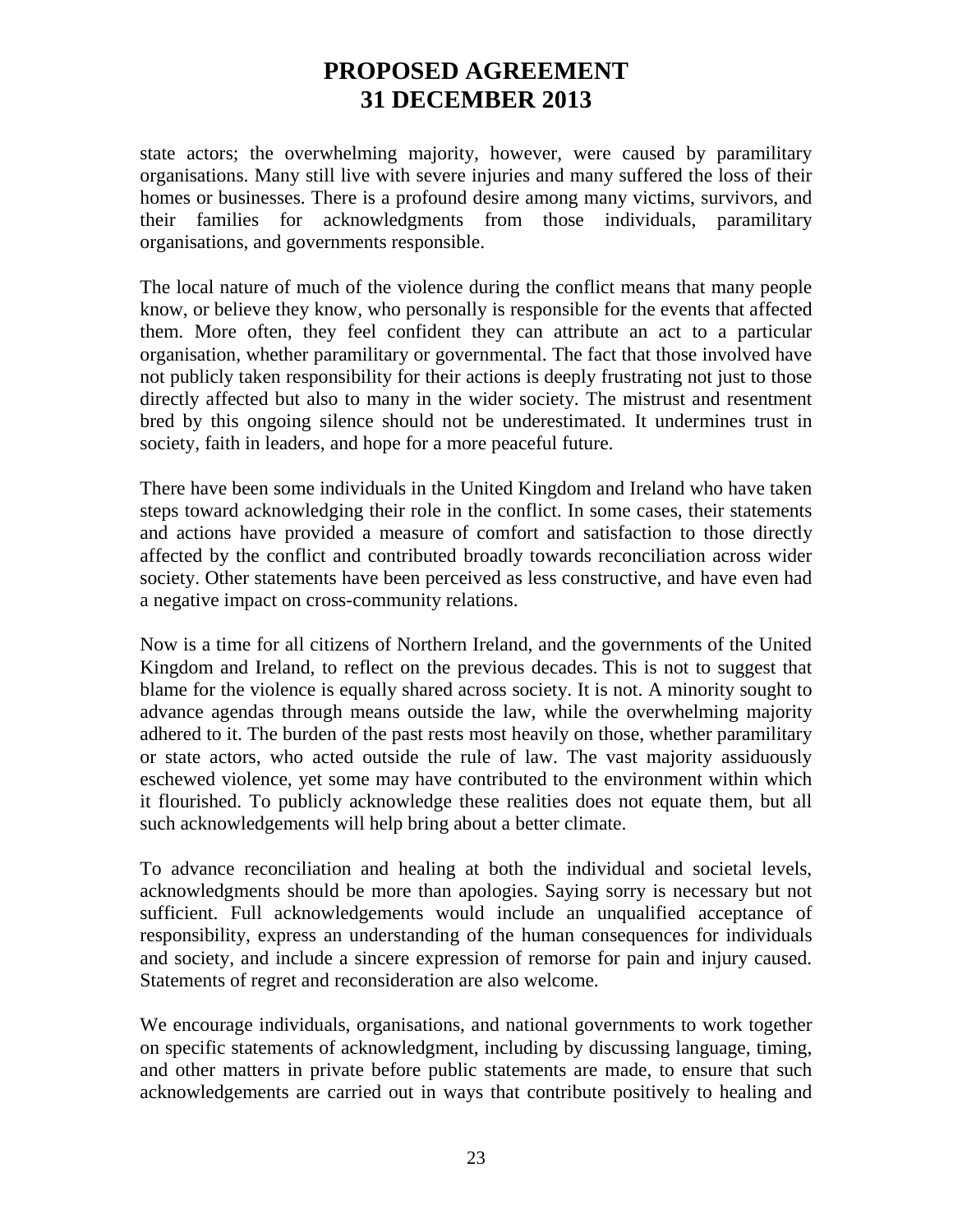reconciliation. We commit to working among ourselves, with organisations in Northern Ireland, and with the governments of the United Kingdom and Ireland, to build an environment in which full and constructive acknowledgements, whether individual or corporate, can be expressed and can build on one another. This process should aim to be as inclusive and as complete as possible, involving all those who played roles in the conflict. We hope and anticipate that statements of acknowledgment by leaders will encourage others to make similar statements or gestures of acknowledgment, including participating in the retrieval of information as outlined below.

#### *Justice*

In any society, holding people accountable for breaking the law is a fundamental responsibility of government. Doing so consistently and even-handedly reinforces belief in the integrity of government and reassures citizens that their society is safe, fair, and just.

Major efforts have been undertaken to reform the criminal justice system, including the devolution of justice functions from Westminster and the establishment of the Police Service of Northern Ireland (PSNI). These and other reforms constitute real progress. At the time of the Belfast/Good Friday Agreement in 1998, however, there remained thousands of cases relating to the conflict that were unsolved or had been resolved by justice mechanisms that did not elicit full faith from all of society. New institutions were therefore created to address these particular incidents.

### Current Institutions

The Historical Enquiries Team (HET), a unit reporting to the Chief Constable of the PSNI, is tasked specifically with reviewing the files of the more than 3,000 deaths that occurred between 1968 and 1998. Its mission is to uncover, where possible, information requested by the families of the deceased and, for unsolved murders, to determine if any evidence was missed that should be reinvestigated by the police. It has completed around 1,900 reviews to date, with approximately 600 cases, involving some 800 deaths, yet to be reviewed. The Police Ombudsman of Northern Ireland (PONI) serves as an independent and impartial investigator of complaints against the police. It is empowered to investigate 'grave and exceptional' historical offenses suspected to have been committed by police officers.

Coroner's inquests work through a process consistent with Article 2 of the European Convention on Human Rights to ascertain the circumstances of all suspicious deaths. Dozens of cases relating to the conflict are pending; some of them have never been investigated, while others are new inquests ordered by the Attorney General in light of fresh evidence. Coroner's inquests have been broadened substantially in recent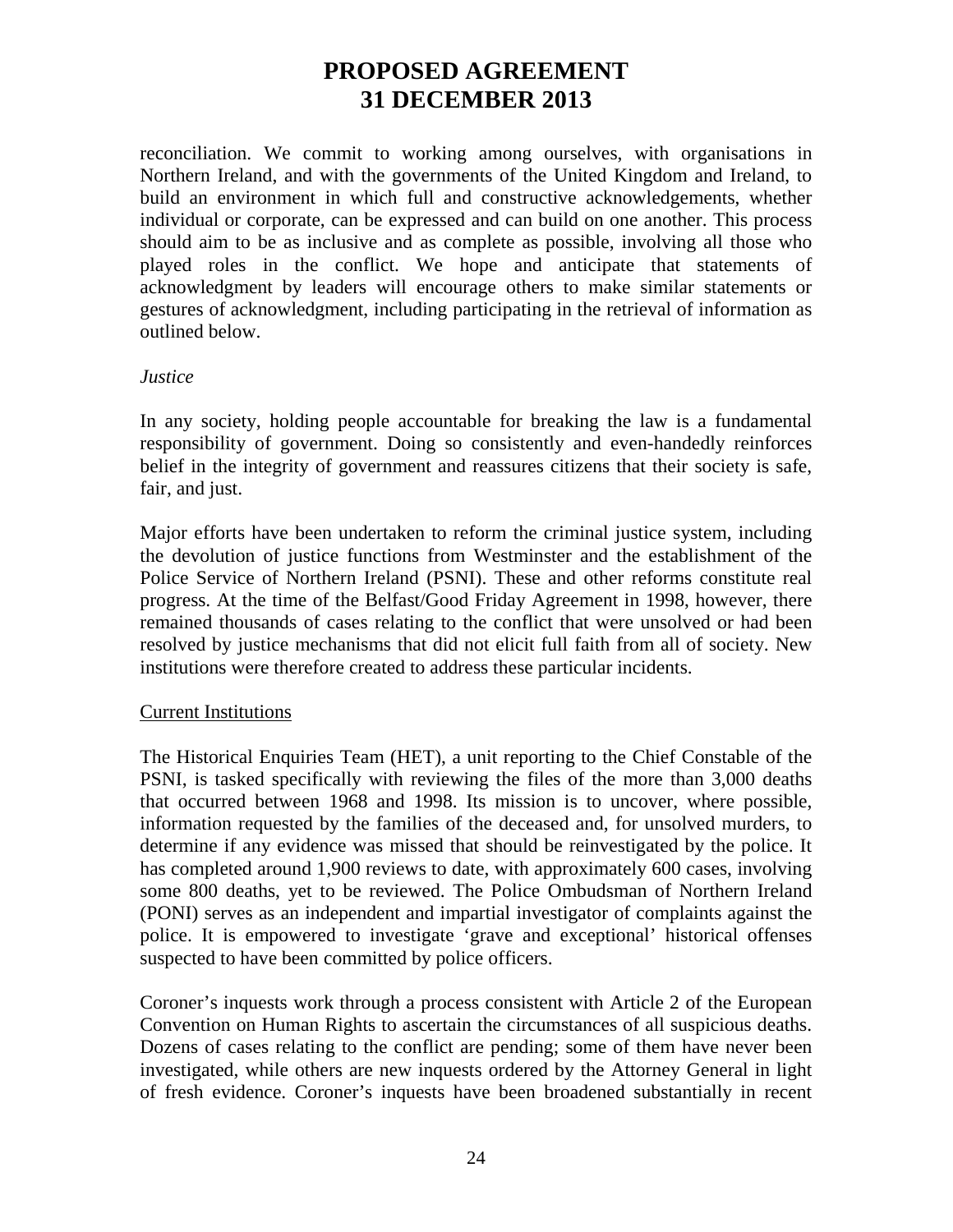years, especially for inquests involving the state, in response to rulings from the European Court of Human Rights regarding their adherence to Article 2 procedural requirements.

A fourth vehicle for addressing historical events, public inquiries, remains a discretionary tool for the governments of the United Kingdom and Ireland.

All four institutions have conducted enormously difficult and politically sensitive investigative work into conflict-related cases, and we commend their dedicated efforts and the information that they have been able to provide to many families. In a few cases, they have been able to uncover fresh evidence, leading to new prosecutions and convictions. In many more they have been able to provide greater insight to, if not firm conclusions on, the events in question, bringing comfort to the families involved.

The multiplicity of institutions and vehicles for justice in respect of conflict-related incidents, however, creates confusion and places enormous burdens on the police. The HET, PONI, and inquests also suffer from the perception that they have proceeded too slowly.

While we recognise the desirability of streamlining as many legal processes as possible with regard to historical cases, coroner's inquests must for now remain a separate stream. The European Court of Human Rights has established specific requirements for coroner's inquests, making it inadvisable under European law to combine or subsume them into any other process. Unless and until jurisprudence from the European Court of Human Rights changes the Article 2 procedural requirements on coroner's courts to enable them to be brought into an investigative process like HIU, we agree to preserve them as a separate institution. It is our hope and expectation, however, that the high-quality and thorough investigations that will be conducted by the HIU will in time make it the preferred option for victims' families.

Inquiries will remain the purview of governments. But there is much that we can and should improve regarding the conduct and completion of HET and PONI investigations.

### Historical Investigations Unit

Despite the substantial efforts of the HET, the families of many victims believe they have not received the justice they desired or deserved. We therefore have concluded that a new body with additional powers above those currently held by the HET will provide a more effective service for those families. While it is not necessary or desirable to restart reviews or investigations into all conflict-related events, we believe it is necessary to establish through legislation a single Historical Investigative Unit (HIU) to take forward the remaining caseload of the HET and the conflict-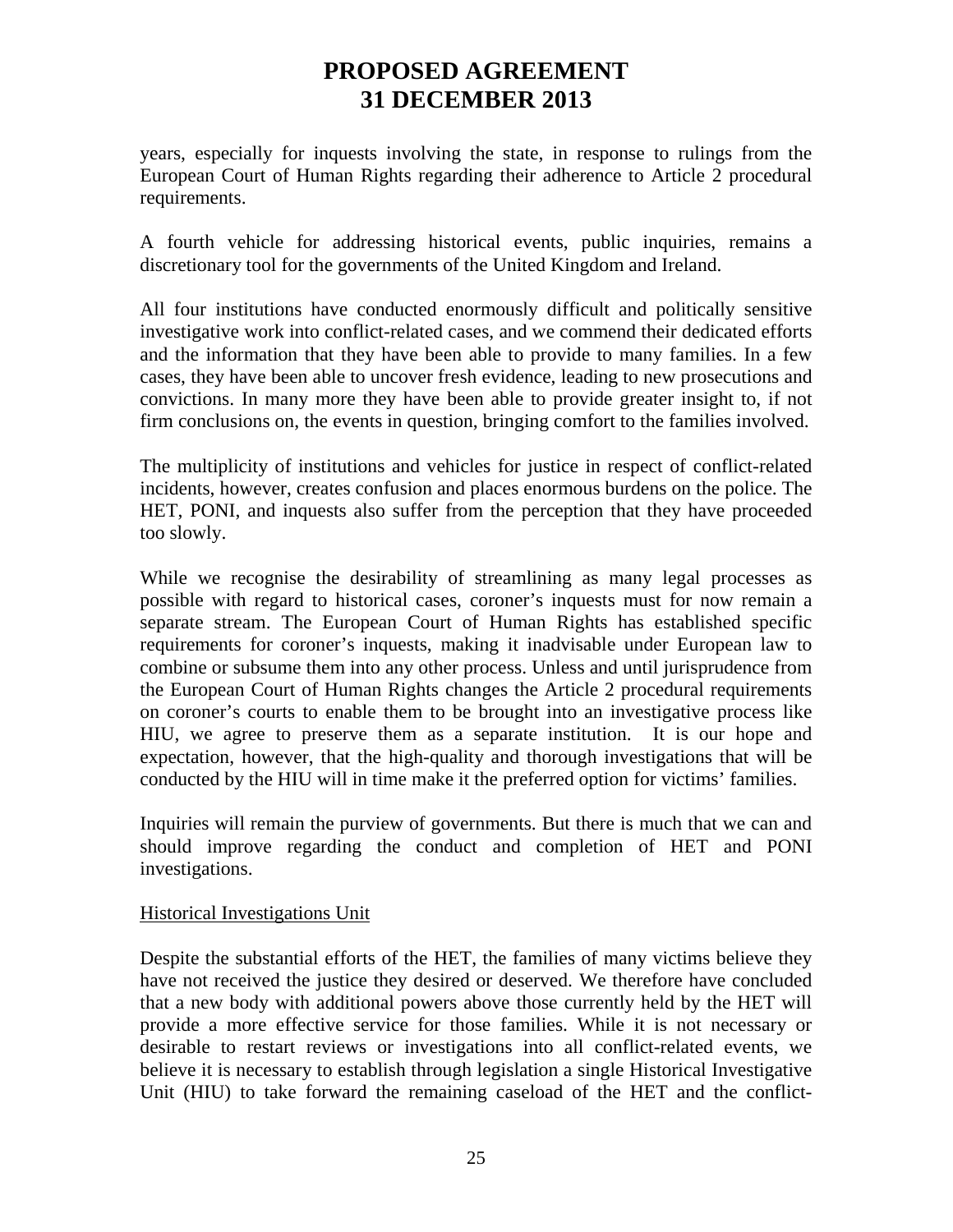related cases before the PONI. Once the HIU is fully established, the HET and the PONI will transfer all their records relating to completed cases and information relating to investigations not yet begun to the HIU. In order to avoid confusion and duplication of effort, investigations underway by the PSNI will be completed by the PSNI.

The HIU will serve the interests of justice by conducting thorough, Article 2 compliant reviews and investigations and, where appropriate based on the evidence, referring cases to the Public Prosecution Service (PPS). By taking on the burden of conducting investigations, a power not given to the HET, it will also alleviate the pressure historical cases place on the PSNI. Finally, as a new institution with additional powers and capable of commanding the confidence of the entire community, it can provide a measure of comfort to the families involved and contribute to the ongoing restoration of public faith in Northern Ireland's justice system—an essential step for securing a shared future.

#### What the HIU Will Examine

Because the HET has generally examined cases chronologically, many families have been waiting for years for their case to be addressed. It would be unfair to them, and would undermine acceptance of the process, to consider a fresh review of a closed case by the HIU before it completes initial reviews of all cases not yet examined. The HIU will therefore combine the outstanding HET and PONI cases into a single list, ordered chronologically, for an initial review.

Complaints about pre-1998 police behaviour transferred from the PONI to the HIU, or filed with the HIU in the future, will be treated in the same manner in which they would have been treated under the PONI. If, after a complaint has been fully considered, the HIU finds grounds for a criminal investigation, the HIU will investigate it chronologically, based on the time at which the misconduct was alleged to have occurred.

Families may request that the HIU undertake an earlier review of their case if there are serious extenuating circumstances, such as the advanced age or ill health of an immediate family member of a victim. And, after the remaining un-reviewed cases have been examined, families will have the opportunity to request a new review of any previous HET or PONI case by the HIU, which may be granted if meaningful flaws are found in the earlier investigation or if significant new information has come to light.

We are aware that there are tens of thousands of people who were injured during the conflict and we are sympathetic to the fact that they have never been eligible to receive a review of the cases that affected them. While the HIU is conducting its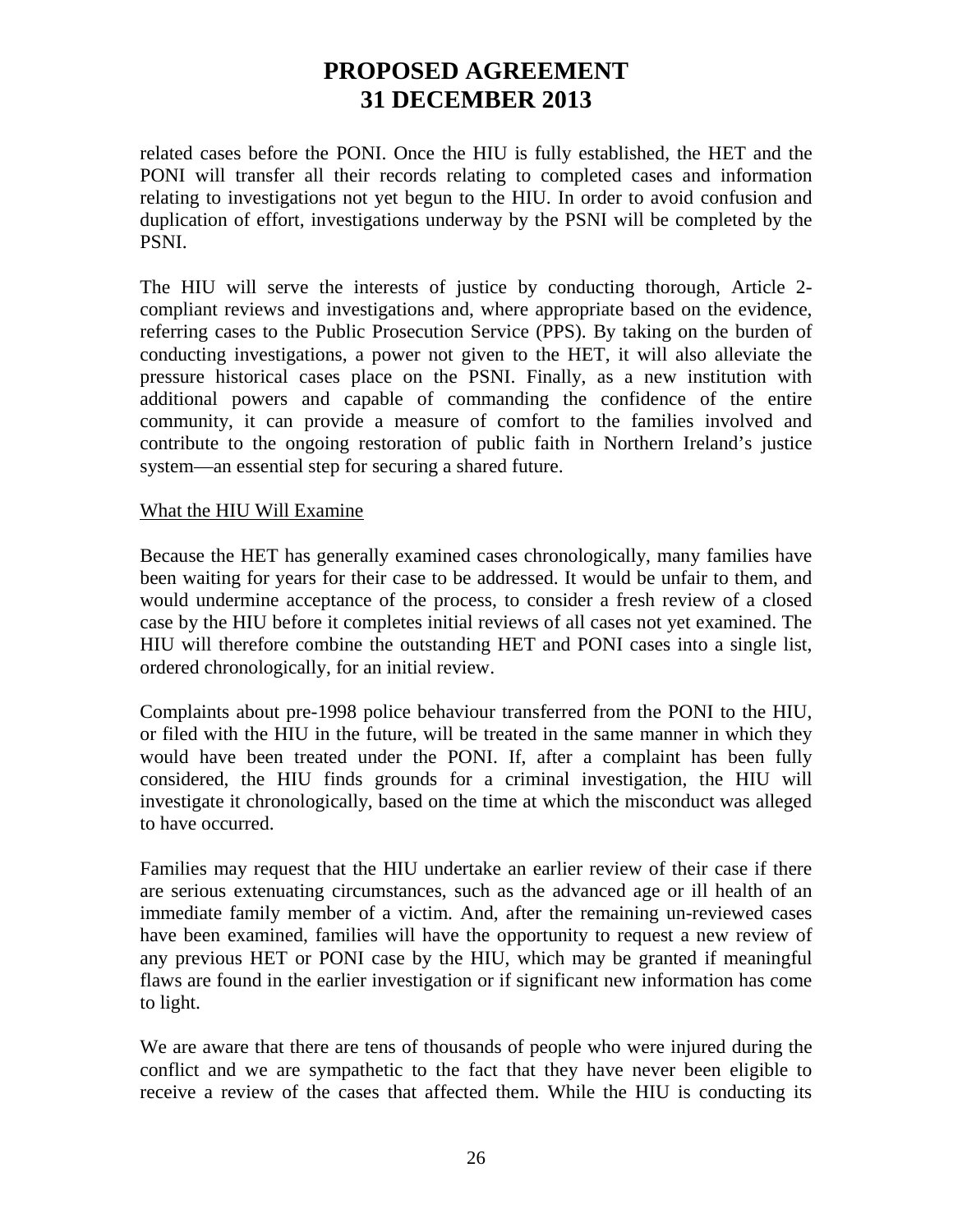reviews and investigations into cases involving deaths, it will do so with a view to producing two types of reports. The first will be a report of the particular circumstances of individual deaths, which will be shared with the PPS if there is sufficient evidence to warrant prosecution or with the family of the deceased if there is not and if the family so chooses. The second will be a more general report that will be given to all of those injured in the same event should they desire it. This will be an important new effort, as it will open up a new avenue of information to those who lacked one in the past. Once all cases involving deaths have had a review and, where appropriate, an investigation, and if resources permit, the HIU will conduct reviews and investigations into cases involving severe injuries. All reports prepared by the HIU will be carefully prepared to ensure they are consistent with Article 2 of the European Convention on Human Rights.

### How It Will Work

The HIU will begin its work on each case with a review of the case's existing file and any associated intelligence that may be held by the PSNI. Should the HIU identify deficiencies with the original investigation or new evidence that suggests the possibility of a fruitful investigation, we agree that it will have investigative powers and arrangements identical to those of the PSNI. Such powers will enable it to conduct investigations that are Article 2-compliant.

These powers will enable it to conduct its investigations and place a lesser burden on the PSNI than the HET does now. This will help ensure the appearance and reality of its independence, and it will alleviate an enormous investigatory burden on the PSNI, helping it to focus on its primary mission: policing the present. To ensure the overall integrity and quality of the HIU's reviews, the HIU will develop:

- Clear, detailed, and transparent investigative and recordkeeping procedures appropriate to sensitive historical cases, with adequate training and oversight to ensure they are implemented;
- Internal quality assurance mechanisms to ensure that its conclusions have been rigorously tested before information is provided to families and/or cases are closed; and
- Internal protections against conflicts of interest among its investigators.

### Principle of Choice

While society has an overarching interest in concluding reviews and investigations into outstanding cases, we recognize that not all victims, their immediate families, or individual family members will wish to participate in the review or investigation of a death or injury. Their involvement will, as in all institutions contending with the past, therefore be guided by the fundamental principle of choice. The HIU will review all cases in the interest of fairness and justice, but individuals will not be notified of its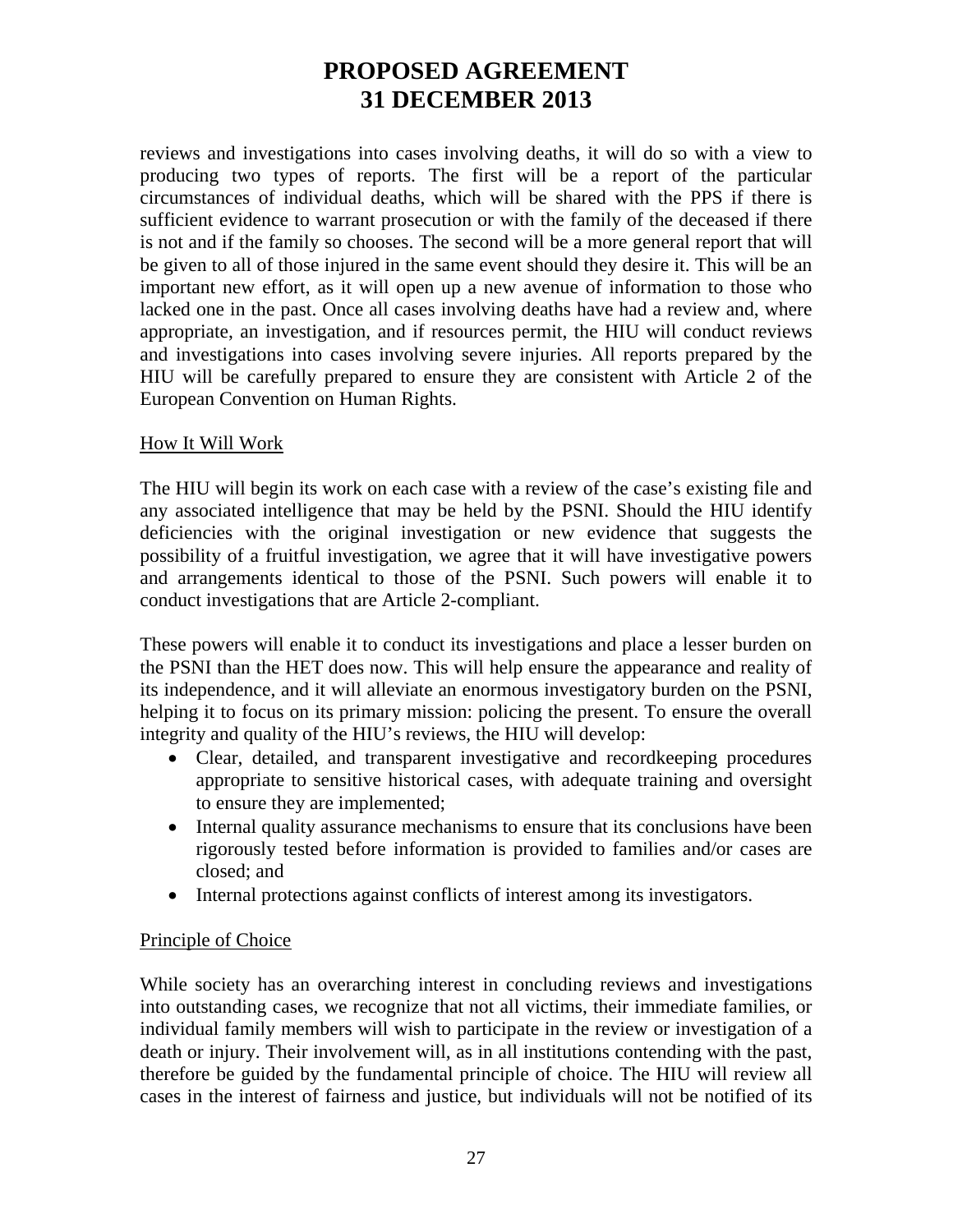progress unless they opt in to learning about or participating in reviews and investigations, either before or during the work on their case. Those who do choose to learn about the progress of a case will be offered the services of an advocatecounsellor unconnected with any work on their file who can provide logistical guidance and emotional support through each stage of the process. When the HIU's review or investigation has concluded, and if the case is not referred to the PPS for further action, the family, should they desire it, will receive a report outlining the extent of information known about the case as it affected them.

When an individual or family chooses not to hear about the progress of a case, HIU will scrupulously adhere to their wishes and will not communicate with them in any way. The sole exception to this fundamental principle of choice and respect will arise in cases that are sent to the PPS for further action. In such cases, HIU will reach out to the individuals or families involved to inform them that prosecutorial action may be taken. This step will ensure that families do not first learn about the progress of their case via the media or other publicity. HIU will further offer the services of an advocate-counsellor who can provide support and guidance through this process.

### Leadership and Staffing

We believe that the HIU, as an investigative body, should be led by a trusted figure with relevant investigative or legal experience and a reputation for integrity and independence. The Policing Board will appoint the director of the HIU, and should consider candidates from both within and outside Northern Ireland. The board will also oversee the quality, responsiveness, independence, and timeliness of its operations, and it will be responsible for receiving and addressing complaints from the public and others affected by the HIU's work.

The HIU review and investigative teams should have relevant investigative experience and expertise. It is important, however, that those hired by the HIU or who work on any aspect of the cases involved can be shown to have no conflicts of interest relevant to the sensitive subject matter.

#### **Outcomes**

These steps, taken together, should increase the independence and quality of reviews and investigations and inspire confidence in the resolution of historical cases among families affected and the wider society. A robust HIU also affords the maximum possible opportunity to uncover evidence sufficient for prosecution. Where such evidence is uncovered, the file will be referred to the PPS, which will determine whether to carry the case forward to trial. Where, despite these efforts, there are not grounds for a prosecution, a report on the case will be prepared, which the family members of the victim may review if they so choose.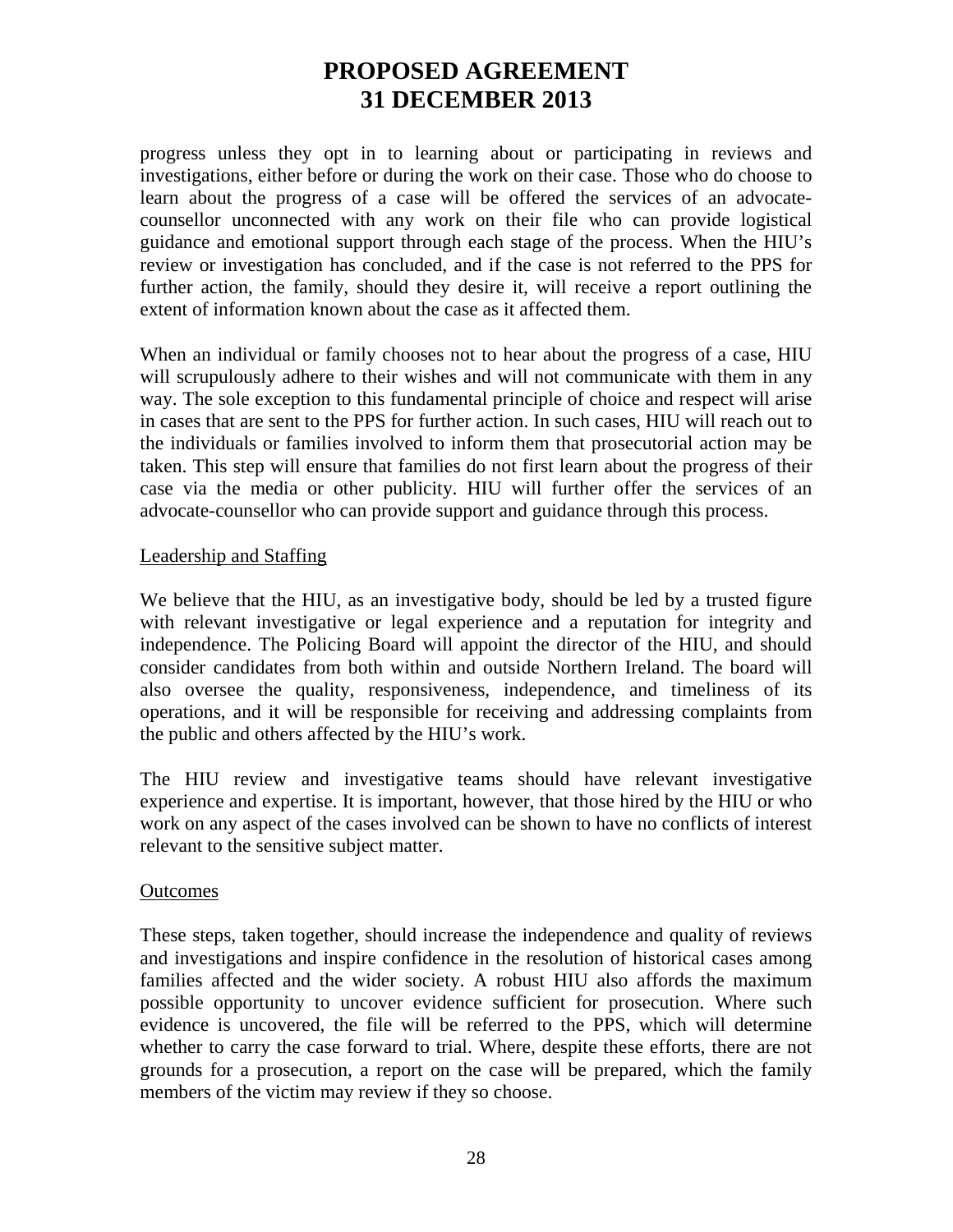The passage of time and loss of evidence through decommissioning, decay, destruction of evidence, and other means will often mean that there is too little admissible evidence for the prosecutor to proceed with a trial. And even where prosecution is undertaken, there is of course no certainty of outcome. The HIU process is intended to provide a meaningful investigation that develops new evidence for prosecution wherever possible but, in all cases, offers a sense of accountability and comfort to the families of victims.

Where families desire another vehicle through which to pursue information about their loved one, whether before, during, or after an HIU review, they will have access to the Independent Commission for Information Retrieval (ICIR), outlined below. HIU staff should make clear to those families who choose to pursue their case through ICIR in addition to HIU, however, that documents and information retrieved through ICIR cannot be used in prosecutions.

#### *Increasing the Availability of Information*

For many of the families whose loved ones were killed in the conflict, and for those who were themselves victims, the need to know more about the circumstances of their case is profoundly important. This is especially true in those many cases that are unlikely to be resolved through the criminal justice system, where the bar for the introduction of evidence for prosecution is necessarily high. Affording these individuals the opportunity to seek, on a fully voluntary basis, further information could provide, after all these decades, a measure of comfort. And any information supplied by perpetrators during this process could add significant meaning to any acknowledgments provided.

There are also likely to be some who carried out violent acts who would, under certain circumstances, be willing to provide information about actions they took during the conflict. We emphasise that these circumstances must not include an amnesty. Where sufficient evidence exists, the Public Prosecution Service cannot forfeit its right to choose to prosecute crimes. We are cognisant, however, of precedents that allow those willing to share information to do so without the information supplied in those particular circumstances being admissible in any subsequent court proceedings. The Independent International Commission on Decommissioning and the Independent Commission for the Location of Victims' Remains have both utilised similar provisions to elicit a measure of desired information without compromising the right to prosecute. We believe these bodies offer useful lessons for an Independent Commission for Information Retrieval (ICIR).

We recognise that this process is unlikely to achieve a complete and fully accurate account of every incident that occurred during the conflict. Some people with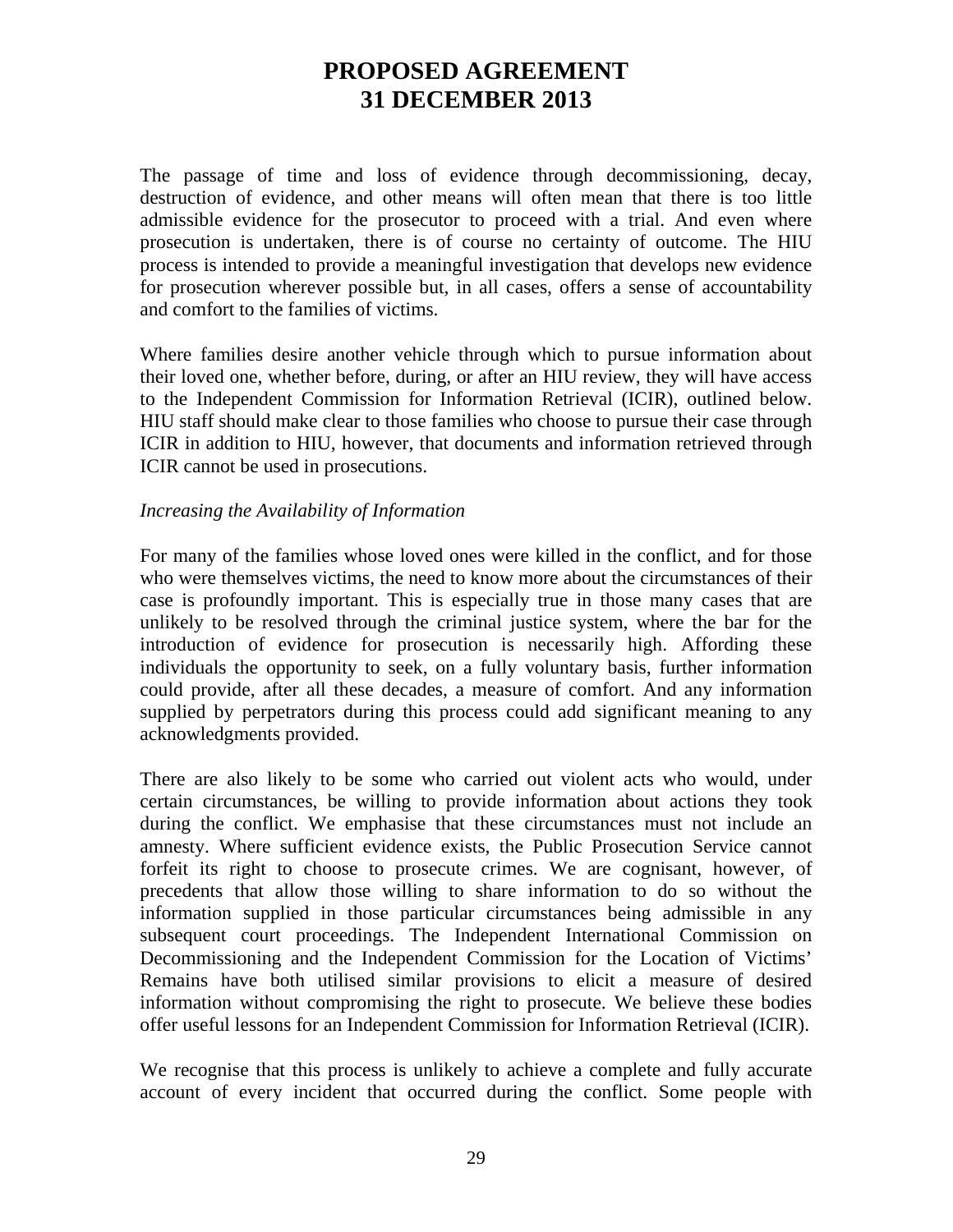information may have already died, while others may not, irrespective of the protections offered, wish to bring what they know to light. These limitations are unfortunate but inevitable. But we believe that creating opportunities to retrieve as much information as possible is essential to assisting victims and their families, and to contending with the past. Only through gaining the fullest possible picture of what happened during the conflict and why can Northern Ireland begin to constructively confront its past.

To all those who may have relevant information, including individuals, members and former members of paramilitary organisations, members of political parties and other non-governmental organisations, and current and former employees of the governments of the United Kingdom and Ireland, we urge you to step forward with whatever information you have that may provide a degree of comfort to all those who lived through the conflict. While the governments of the United Kingdom and Ireland have taken important steps already towards increasing the amount of publicly available information, we encourage them to determine what more can be done. We also encourage paramilitary organisations to similarly increase access to information in their possession. This process will work best if all parties to the conflict, and all others with relevant information, participate to the fullest possible extent.

As noted above, many victims, survivors, and their families have expressed an interest in an information retrieval process within a context where justice remains an option. Because we believe that the future needs to accord a special place to victims, we have agreed to this process, which protects and maintains the opportunity for justice while affording victims the opportunity to try to seek further information. We also recognise, however, that not every victim will want to utilise this process, so the ability to choose is at the heart of these proposals.

### Opting in to ICIR

ICIR will offer two ways of initiating a case. First, victims and the immediate families of victims will be able to register a request for information about any violent incident connected to the conflict. The ICIR will reach out to designated intermediaries that it maintains among organisations and governments, who will seek out individuals within their networks who may have information relevant to the request. If a person is willing to provide information, whether directly or through an intermediary, ICIR staff will ask him or her detailed questions about the events under consideration. After it judges it has learned all it reasonably can, the staff of ICIR will prepare a private report for the victim or victim's family conveying the information it has gleaned regarding that specific case. All ICIR reports will be carefully prepared to ensure they are consistent with Article 2 of the European Convention on Human Rights.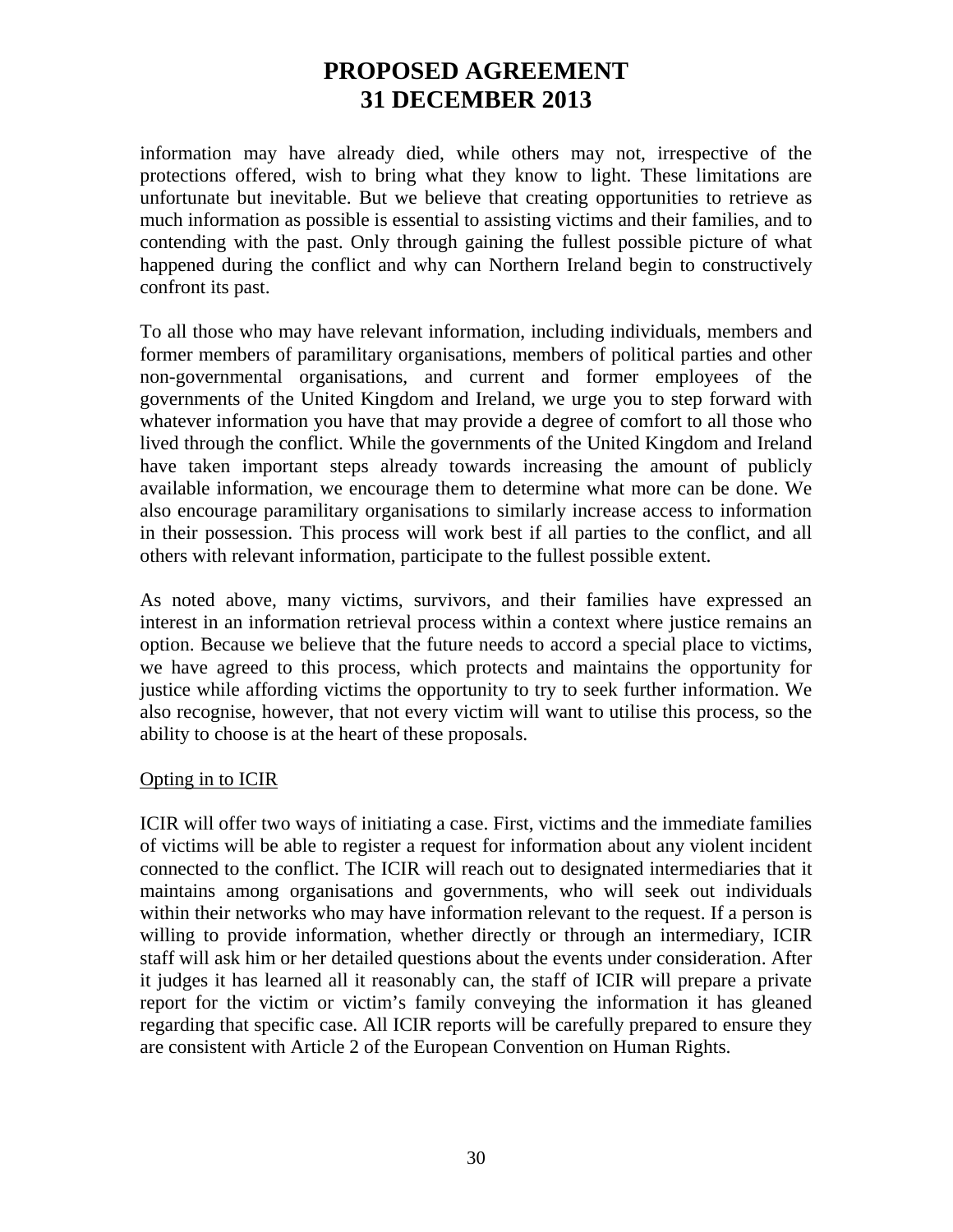We underscore that interaction with this commission would be fully voluntary and respectful of the wishes of victims and families. They choose whether to seek information through the ICIR. Should they not wish to receive information, ICIR will not contact them. Unless they wished to do so, they would never be asked or expected to meet with any individual who might offer information. Seeking information through ICIR would not preclude an investigation through the Historical Investigations Unit described above, which will proceed with investigations of all cases under its remit in due course.

The second means of initiating a case allows people who may wish to volunteer information about violent acts and secure the limited protections offered by the ICIR to do so, either directly or through an intermediary. We emphasize that ICIR will be available to anyone who may have information about a conflict-related act, including members or former members of paramilitary organisations and current or former employees of governments. In the event that an individual volunteers information independently, ICIR will keep that information in its files unless and until the victim or the victim's family files a request for information. To avoid re-traumatising those who may not wish to receive information, ICIR will not notify those who have not registered a request for information when information relevant to their case is provided.

In either process, participants might name others who they claim were also involved in the events being described. Consistent with its mission of information retrieval and its independence from the justice system, ICIR will never inform law enforcement of these claimed links. It will, however, through an intermediary, offer those individuals the option of participating in ICIR to deny, clarify, or confirm their involvement and to secure the limited protections offered by ICIR where possible. If they choose not to participate, they will suffer no penalty.

We are aware that in some cases the immediate family members of deceased victims may not agree on whether or when to participate in this process. In such cases, ICIR staff members would, through careful and respectful dialogue, seek to help families reach a common position. If they are unable to reach agreement, ICIR would pursue information on behalf of the family members who did wish to receive it, sharing what was learned with them and carefully guarding against releasing unwanted information to the rest of the family. It will provide or facilitate any necessary support should information become available within the public domain.

#### Assessments of Patterns

We recognise that there is demand for determining whether individual acts were carried out pursuant to standing policies and strategies. For many victims and their families, knowing the details of their individual case is not sufficient. They also wish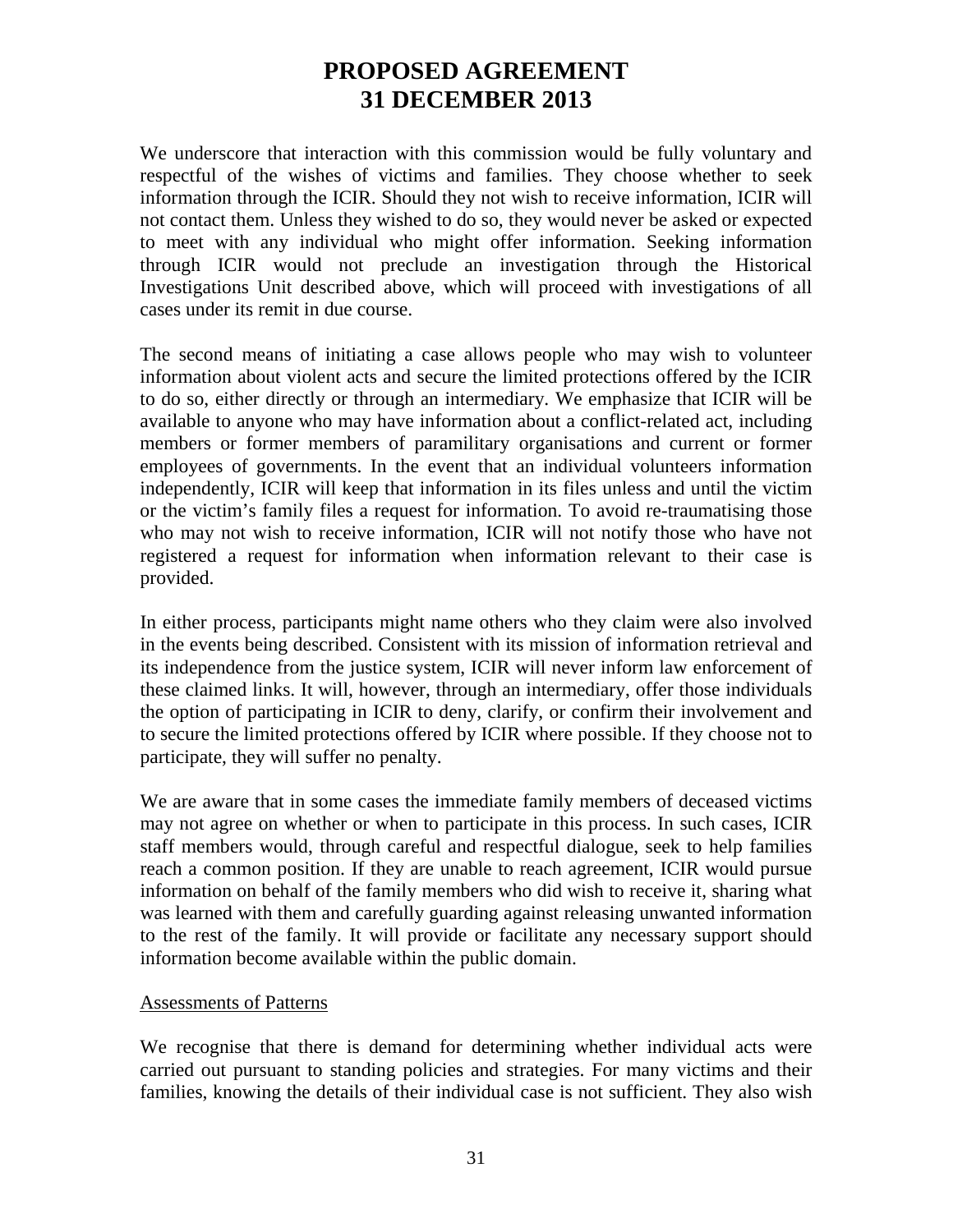to know the larger context of the events that affected them—the policies, strategies, and broad goals of those who committed violence—in order to better understand the reasons behind their suffering. Society, too, has an interest in learning about these overarching patterns or themes. They are what tie individual events or actions together into a comprehensible and meaningful history of those years. They also provide a vehicle for facilitating acknowledgments by perpetrators of violence, as they permit a broader level of accountability than do individual cases. For all these reasons, we agree that examining such themes is a vital step towards contending with the legacy of the past.

Therefore, in addition to its core mission of addressing individual requests for or offers of information, the ICIR will also establish an internal unit to analyse patterns or themes. It will not have the power to subpoena files or testimony, test physical evidence, or conduct any other kind of police-style investigation. Rather, it will base its analyses on evidence from extant HET files, new HIU files, public records such as inquiry files and court records, and the information provided through ICIR's other work. It will also be empowered to seek interviews with individuals or representatives of groups named in connection with particular themes. In light of the protections and assurances given to those who provide information through ICIR, we expect that it will over time become the largest and most detailed repository of information about the conflict. Its director and staff will be well placed to utilise that repository, in conjunction with other resources, to assess the policies and strategies, if any, of the participants in the conflict.

This process should be conducted with sensitivity and rigorous intellectual integrity. Its purpose is to understand context and contribute to public awareness of history, both now and for subsequent generations.

As such, the manner in which themes are identified, researched, and reported is crucial to both the perception and reality of the unit's fairness and honesty. There are two avenues through which themes can best be selected. First, the ICIR theme unit will, in the course of its study, identify themes through their assessment of the body of information before them. And second, civic society and political representatives, through the Implementation and Reconciliation Group (IRG, see below) can suggest hypotheses for the ICIR theme unit to analyse.

Themes should not be suggested to pursue or protect narrow or vested interests. Nor should they be assumed to reflect the statistical reality of patterns of violence during the conflict. Thematic studies should, rather, seek to offer context and historical insight to this difficult period in Northern Ireland's history. The topics studied should address the policies and strategies that guided individual actions during the conflict, seeking to provide clarity not just on what happened but on the overarching political and strategic frameworks that informed events. Examples of appropriate themes or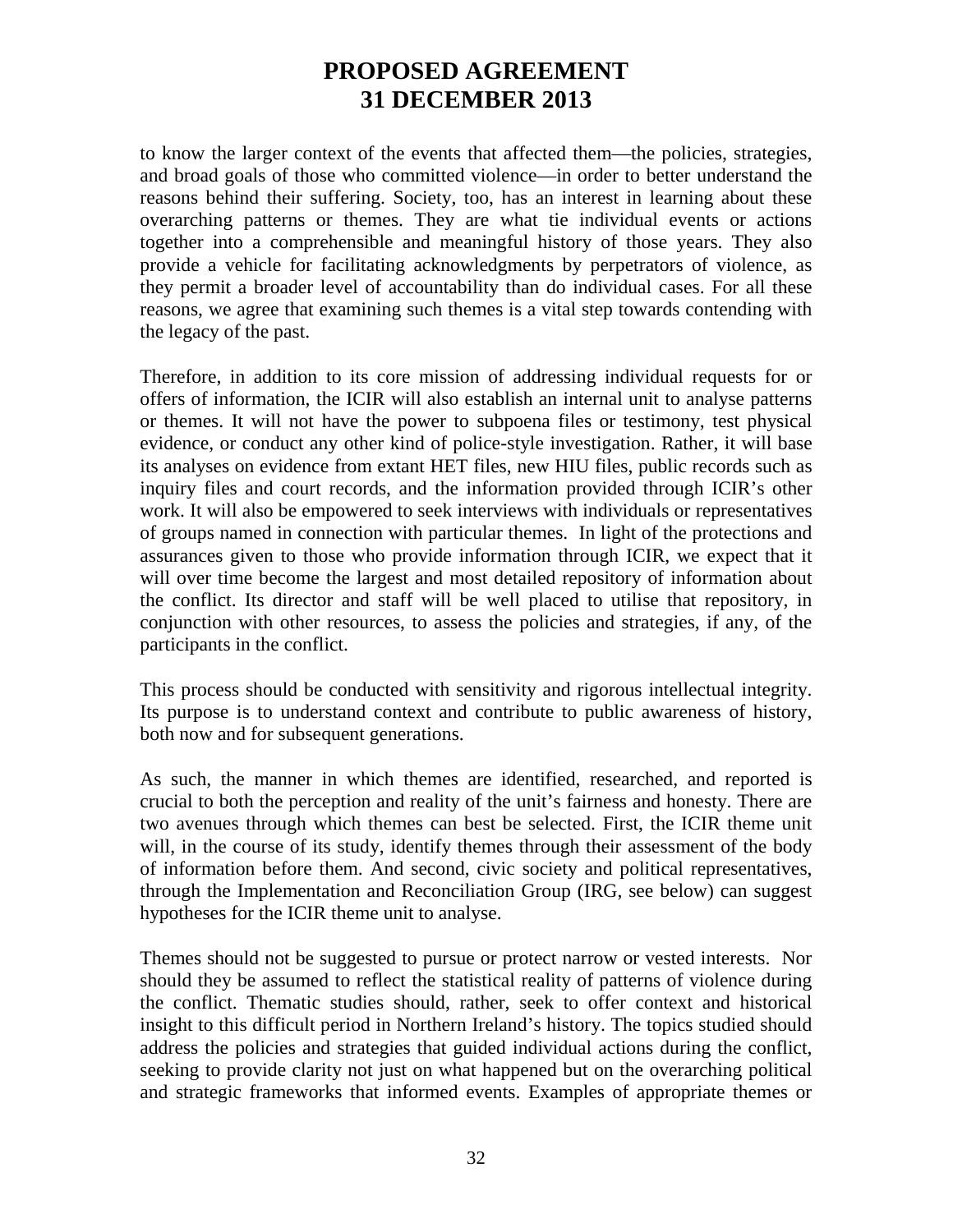hypotheses for consideration include: alleged collusion between governments and paramilitaries; alleged ethnic cleansing in border regions and in interface neighbourhoods; the alleged UK 'shoot to kill' policy; the reported targeting of offduty UDR soldiers, prison officers, and reservist Royal Ulster Constabulary officers; the degree to which, if at all, Ireland provided a 'safe haven' to republican paramilitaries; intra-community violence by paramilitaries; the use of lethal force in public order situations; detention without trial; mistreatment of detainees and prisoners; any policy behind the Disappeared; or the sources of financing and arms for paramilitary groups.

Hypotheses or themes explored by ICIR or suggested by the IRG should therefore be informed by certain core principles to ensure they merit consideration in this context. Suggested themes should be issues that:

- Offer meaningful insight into the political and strategic context of events during the conflict;
- Involve serious human rights violations; or
- Have left a legacy that is particularly important for the work of reconciliation.

As themes are agreed or identified, the themes unit will analyse them rigorously, on the strict basis of the evidence in front of them, and without political influence from within or outside the unit.

The themes unit, with the oversight of the head of the ICIR, will determine when it has sufficient evidence to write a substantive report on themes under consideration. At that time, it will publish a collective report outlining its assessments on themes being addressed and describing (without breaching the protections to those providing information or any legal protections on its other information sources), the evidence being used to support those assessments.

Suggested themes are not prejudgements but questions to be asked and answered through evidence. It may be that different assessments are made with different levels of confidence; if that is the case, the report will say so. Likewise, it may be that the evidence does not support a particular hypothesis or suggested theme; if that is the case, the report will also say so. If further information is uncovered about those themes, or if additional themes are brought forward for consideration after the report is completed, the unit will issue amended or additional reports as the evidence warrants. If the ICIR is not able to issue a full report within three years, it will issue a status report on its work, explain the reasons for the delay, and provide an expected timeline for publication of its full report.

While cooperation with the themes unit of the ICIR will be voluntary, it is our strong hope that those in a position to speak with authority about the conflict will do so. The quality of the reports will depend on the quantity and quality of information and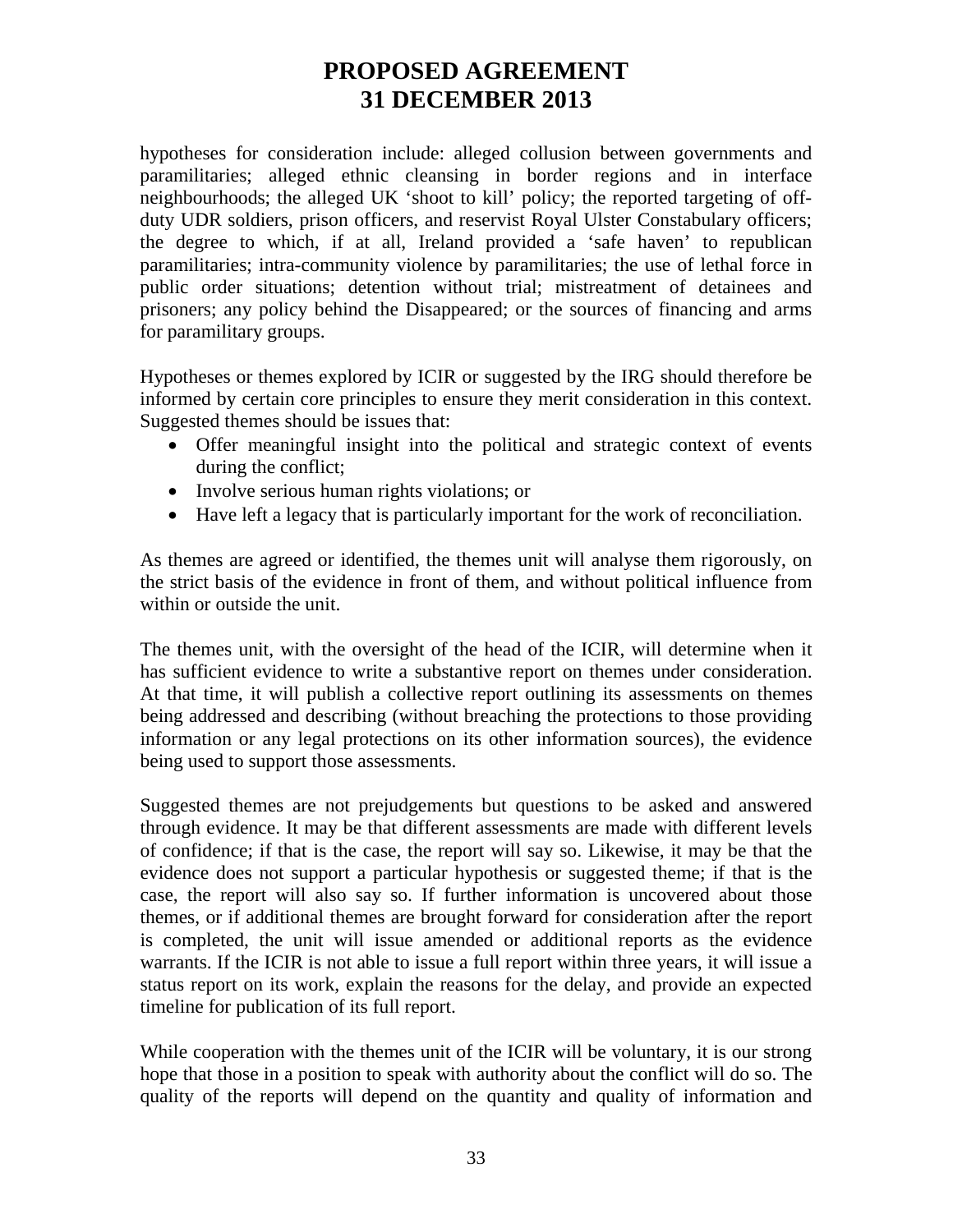participation from all parties, whether government, non-governmental, or paramilitary. The report will therefore include the unit's judgment on the extent to which such individuals or organisations participated in and cooperated with the themes unit. In an extreme condition, it could decide to issue a report only stating that the level of participation was not sufficient to allow for a meaningful assessment, clearly identifying those organisations whose failure to cooperate frustrated its task.

### Inadmissibility of Testimony Provided Solely within the ICIR – A Form of Limited **Immunity**

We recognise that those who have information regarding conflict-related events may have legitimate concerns about coming forward. They may worry about criminal prosecution after implicating themselves or others in crimes, or retribution from those they implicate. And they may be anxious that that, after decades of living quiet lives, their admission could lead their friends and families to dramatically re-evaluate their character.

Given the importance of their information to the future of Northern Ireland, the body will therefore be empowered by law to offer 'inadmissibility' or 'limited immunity' in both civil and criminal courts to those providing information in connection with the incidents described. This policy renders statements given under such conditions inadmissible in court and protects an individual from self-incrimination. It is not, as we emphasised above, an amnesty in any form. Statements given under these conditions simply cannot be admitted as evidence against the person giving them or anyone named in those statements. They do not provide protection against prosecution or the pursuit of civil damages through evidence derived from other sources, or against prosecution for other acts. The ICIR would not accept any physical evidence or provide legal protection for such evidence.

### Anonymity

As noted above, ICIR will offer the opportunity for individuals to give statements via a designated intermediary, on a purely anonymous basis. For those who come forward directly in order to secure use immunity, their identity will be shielded from the public.

### Relationship With Criminal Justice

There will be a strict separation, enshrined in the enabling legislation for ICIR, among the personnel, resources, premises, and records of ICIR, the HIU, and any other criminal justice institution. The legislation will ensure that the raw information provided to ICIR will not be disclosed under any circumstances. These and other provisions protecting the identity and details of those who provided information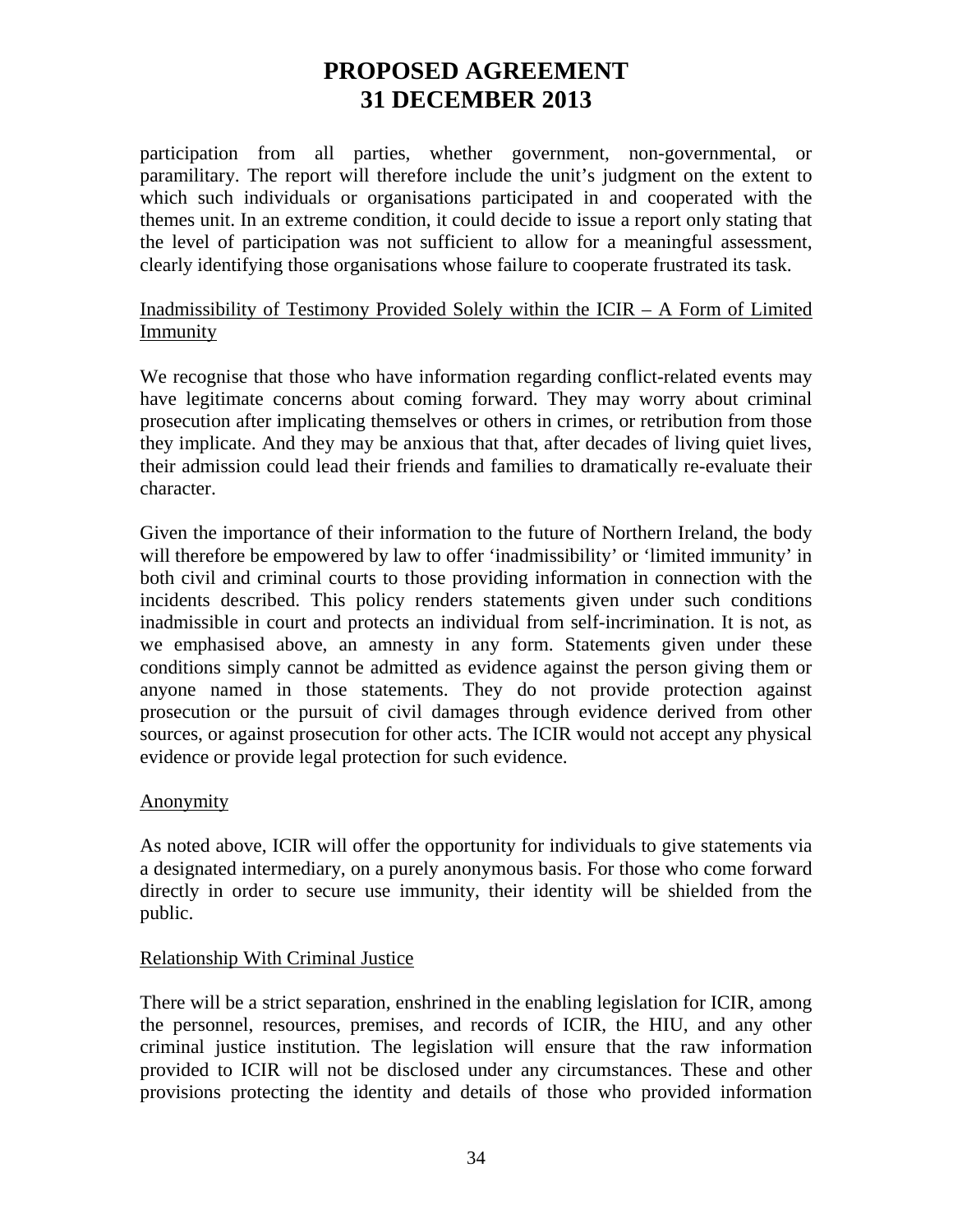cannot be changed without the permission of the person affected. ICIR will, further, be excluded from Freedom of Information requests by appropriate legislation.

### Leadership and Staffing

ICIR will be tasked primarily with conducting interviews with those who offer information; querying and cross-checking information against available public records; synthesizing that information into a report for the family that requested it; and, in time, assessing patterns in the policies and strategies of participants in the conflict. Therefore, ICIR staff should have backgrounds that draw on similar analytical skills, including lawyers, historians, and other academics. ICIR should avoid hiring those with previous links to any body that might be giving information to avoid the appearance or fact of conflicts of interest. Its leadership should likewise be free of links to such groups or institutions. The Northern Ireland Executive will select an international person of high calibre and good standing to lead this body.

We pledge to put in place enabling legislation and other mechanisms for this institution for matters that fall under the auspices of the Northern Ireland Assembly. We further call on the governments in London and Dublin to participate in this effort and to pass similar enabling legislation where necessary.

### *Sharing Experiences*

No two people experienced the conflict in the same way. Each individual has a personal perspective on the conflict and its effects, and thus a different understanding of its meaning. The intensity of the conflict and the political fragility of its immediate aftermath accorded little space to address the real consequences of what had happened. People drew on the support of family, friends, and faith communities, but until relatively recently there were few opportunities to share their experiences and gain recognition of what happened to them. Much good work has already taken place to develop a methodology of storytelling about the past and to establish good practice. We affirm the continuing importance of occasions and projects that facilitate engagements between individuals and communities from different or even opposing backgrounds related to the Northern Ireland conflict. We further believe that providing a central place to share whatever experiences an individual may wish could provide a powerful catharsis and validation.

The benefits of sharing experiences or narratives, however, are not limited to individuals. The multiple narratives of those who lived through the conflict have a clear social and historical value. People's narratives—their diaries, journals, travel logs, letters—have been a cornerstone of historical research for centuries. Oral and video histories have, more recently, enriched that source material. Many of the histories of the conflict have not yet been written, as it is too recent and often too raw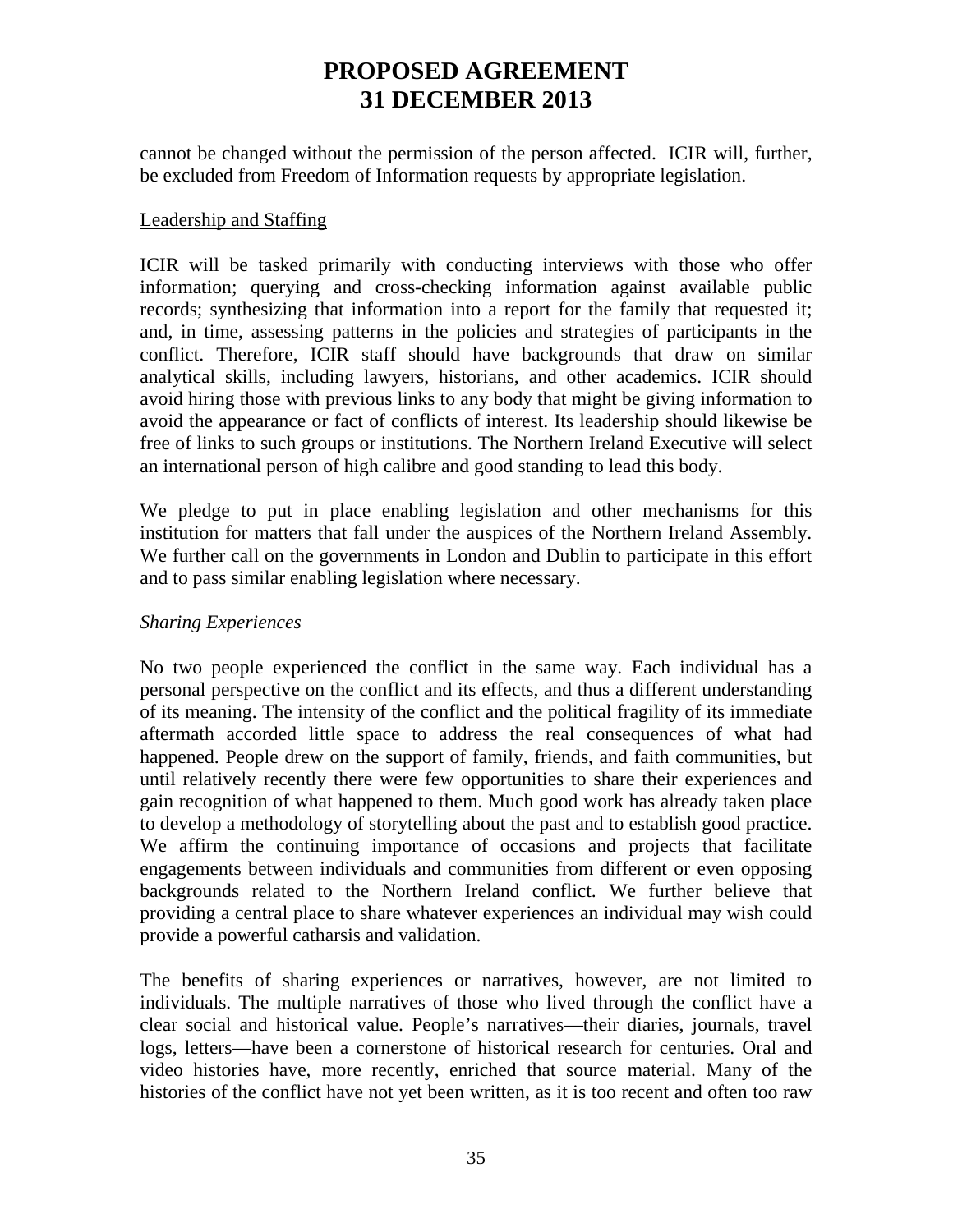to get enough perspective. Recording and preserving people's experiences—without judgment or prejudice regarding their experiences, political views, or professional or community affiliations—are necessary steps towards building a significant and comprehensive body of historical source material for future generations. Time is of the essence in this effort. Already, memories are fading and people are passing away. There are no second chances to record their memories. Each day of delay risks further losses at considerable cost to individuals and society alike.

The Northern Ireland Executive shall therefore enable the establishment of an archive for conflict-related oral histories, documents, and other relevant materials from individuals of all backgrounds, from Northern Ireland and beyond, who wish to share their experiences connected with the conflict. The operation of this archive will be free from political interference. It will not seek to interpret people's narratives or attempt to create any single narrative of the past. It will, rather, be a collection of individual narratives—a vital primary resource for the future historians, genealogists, and writers who will interpret the myriad histories of Northern Ireland.

We underscore that the archive's staff will not attempt to validate or corroborate the experiences contributed to the archive. The purpose of this archive is to preserve firstperson accounts of experiences, feelings, perceptions, and remembrances. It is not intended to be a fact-checked resource that can be relied upon for 'truth' without further research or analysis. Its contents should therefore be seen to have no legal standing or role, with no more validity in civil or criminal proceedings than hearsay. As a further level of protection, legislation will protect individuals from selfincrimination and from libel claims deriving from their submissions to the archive. However, this sharing of personal reflections should not be seen as an opportunity for admissions of responsibility. The appropriate place for such statements would be the ICIR or the HIU.

Additionally, in line with the principle of choice in connection with all institutions dealing with the past, individuals will have the right to choose whether to share their experiences and the extent of the experiences they choose to share. They will also have the right, protected by legislation, to designate when and under what circumstances their narratives may be shared publicly. For example, individuals may allow them to be shared immediately, after a given period of time, upon their death, or at a fixed point thereafter. Individuals may also choose to record their experiences utilizing the archive's facilities and expertise but retain the records themselves until their death or any other date they choose.

This archive will offer:

• A website with a structured series of questions to elicit people's narratives and a facility for uploading scans of documents, photographs, and other materials;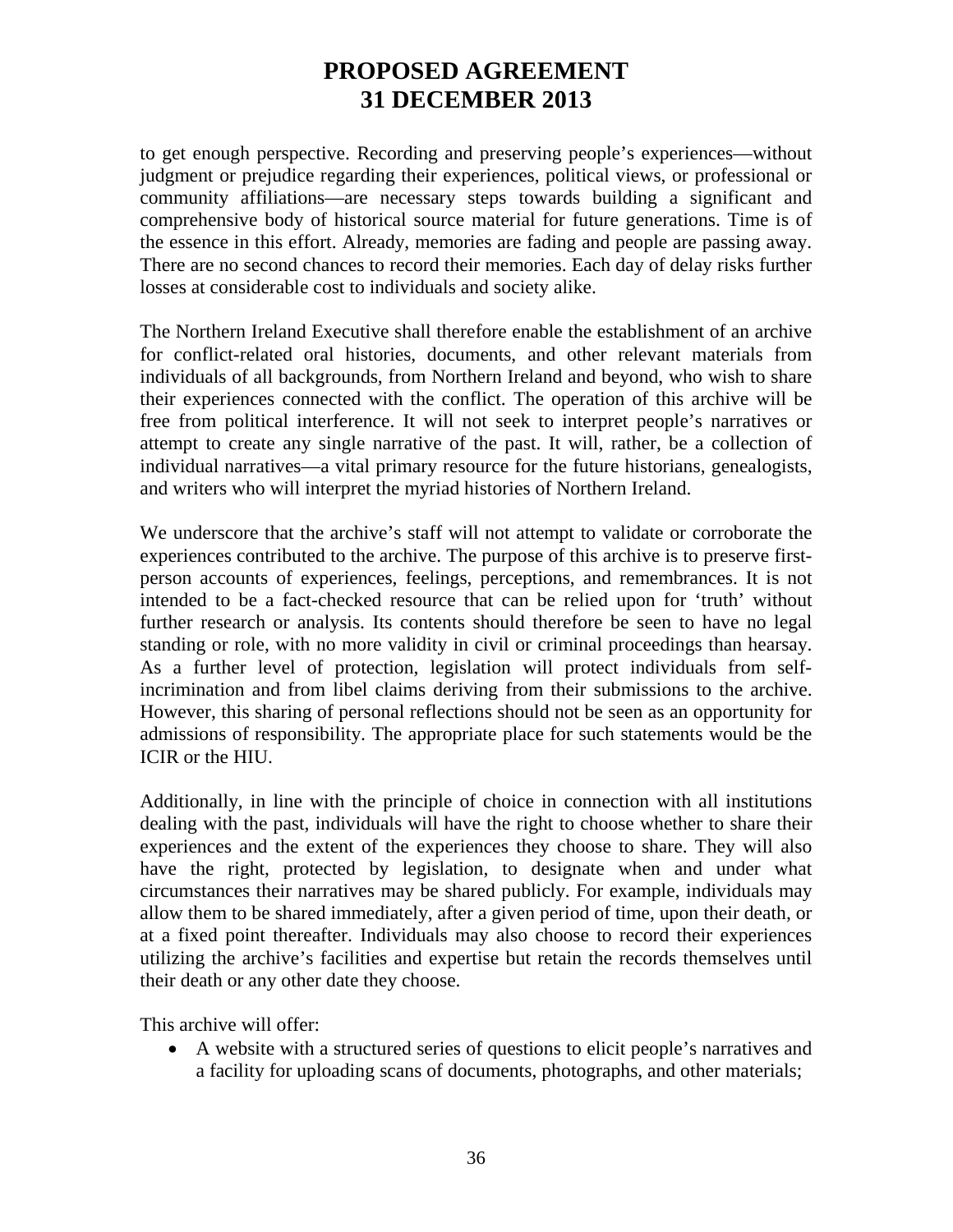- A screening process to ensure that inflammatory, irrelevant, or otherwise inappropriate material is not accepted into the archive;
- Trained facilitators for recording oral histories, conducting interviews should an individual wish, and ensuring that the process is carried out with sensitivity, professionalism, and care, with due concern to trauma and other potential emotional concerns;
- Professional recording equipment and facilities to ensure recordings are of a consistent format and quality, whether audio, video, or both;
- A repository for similar oral history archives already recorded by other institutions, if they choose to share them; and
- A repository for documents related to the conflict, including personal letters, diaries, and other records.

The archive will be initially constituted online, where scholars and members of the public will be able to access recordings that individuals have chosen to make available. The archive will be overseen by a body of professionals with training in history, library science, information services, and related disciplines. Our goal is for a physical archive of these materials to eventually exist.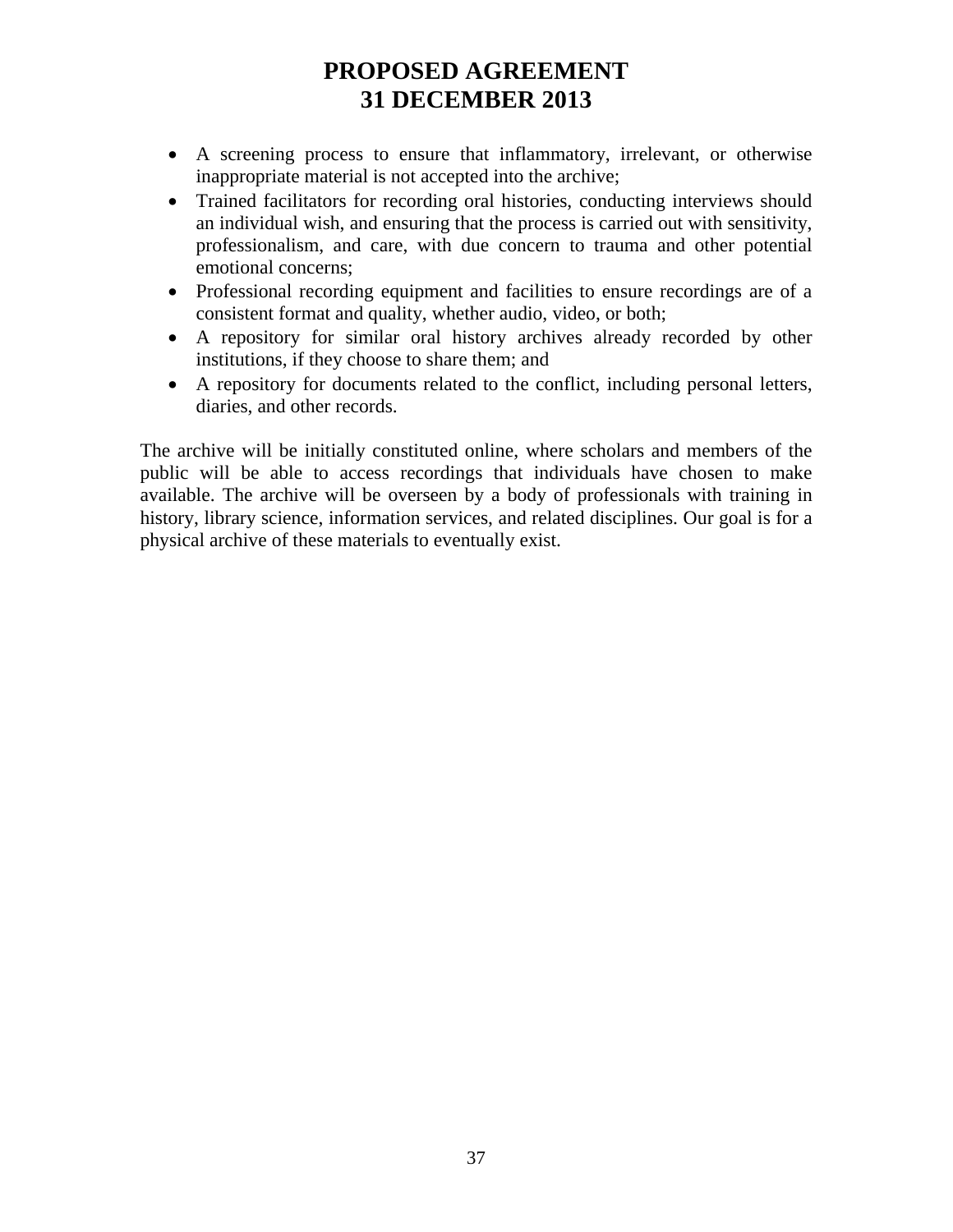### **Implementation**

### *Implementation and Reconciliation Group*

The provisions regarding the past outlined in this agreement will need to be monitored and likely adjusted and augmented over time. As the needs of victims, survivors, and society change, the institutions created or strengthened here will need to change with them. New institutions or practices may need to be built to meet needs as yet unmet. Others, as society begins to heal its wounds and overcome its mistrust, may need to be wound down. We therefore pledge to establish an Implementation and Reconciliation Group (IRG). The Northern Ireland Executive will select a respected figure with relevant experience who can apply best practices and lessons learned from other post-conflict situations to lead the body as an oversight and implementation commissioner. The IRG members will include one representative (who may be—but who is not required to be—a member of the Northern Ireland Assembly) from each of the five parties in the Executive. The mechanism for selecting additional representatives from victims' groups, other civic society organisations, and other interested parties will be defined in legislation.

The IRG will fulfil three basic functions. First and most importantly, the IRG will monitor the implementation and effectiveness of all the bodies outlined in this agreement, and issue progress reports and calls for improvements where necessary.

Second, it will play a crucial advisory role, bringing together the myriad voices and experiences of its participants to consider other institutions or initiatives that could contribute to reconciliation, a better understanding of the past, and a reduction in sectarianism. One such initiative should be a Historical Timeline Group, dedicated to developing a factual chronology of the conflict. It should be composed of suitably qualified academics who would conduct a review of a broad range of historical material with a view to producing a timeline of events from 1968 to 1998. The objective would be to provide a factual resource for the work of other projects relating to the past, including but not limited to the archive of personal narratives. Its goal would be to neither condemn nor condone, but rather to offer a contextualised, evidence-based accompaniment for other work on the past.

Finally, as and when the IRG decides that an issue is appropriate for consideration by the themes unit of the ICIR, it will convey a formal request for that topic to be studied by the ICIR and reported on as evidence permits. The group should operate without duplication to and in cooperation with the structures that are being established under the 'Together: Building a United Community' strategy.

We commit to having the IRG operational within six months of the date of this Agreement.